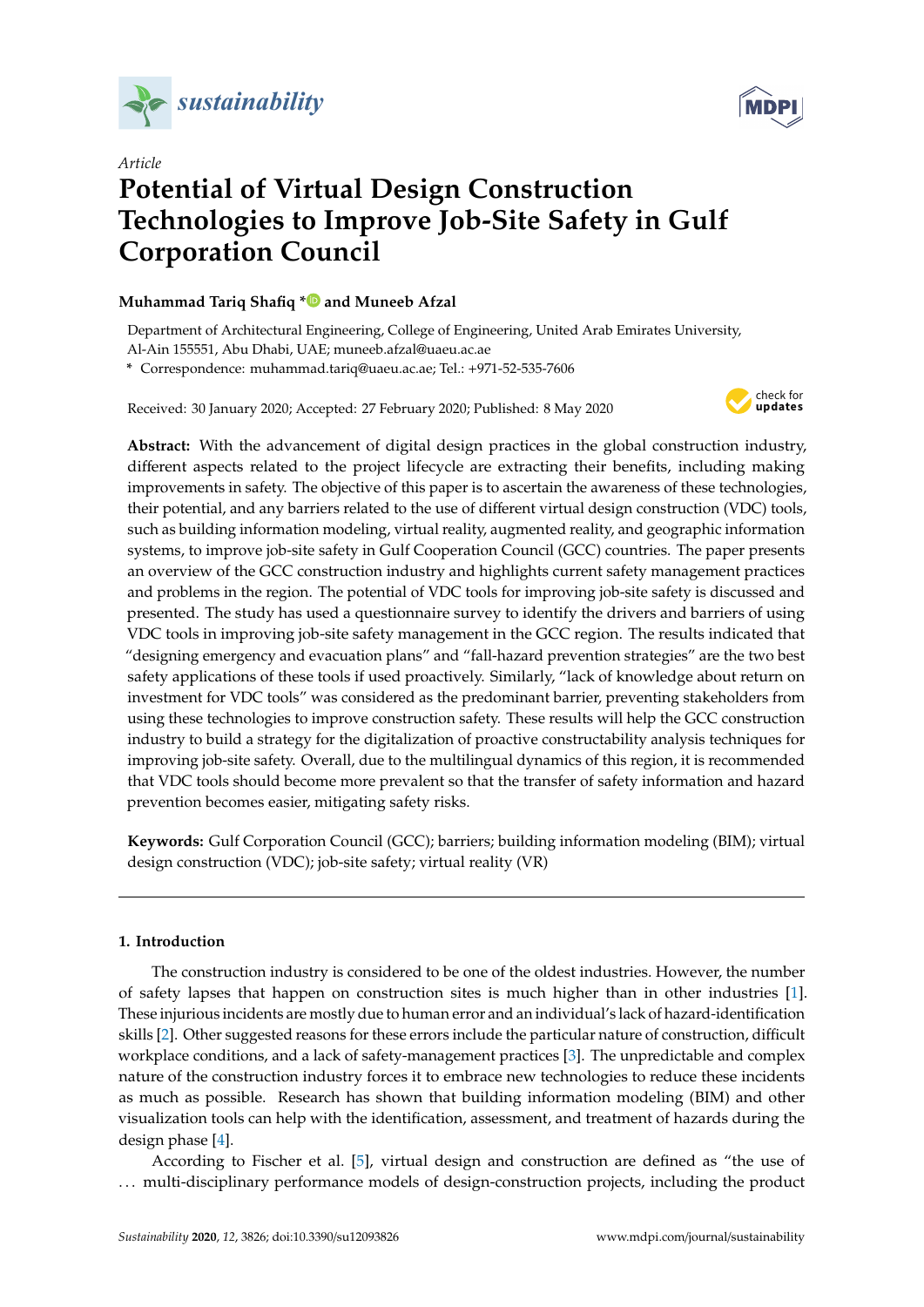(i.e., facilities), organization of the design-construction-operation team, and work processes, to support explicit and public business objectives". Different digital design tools and technologies, such as BIM, virtual reality (VR), augmented reality (AR), geographic information systems (GIS), the Global Positioning System (GPS), wireless sensor networks (WSNs), drone technology, 3D visualizations, "serious games", cloud technology, and other information-technology-based (IT-based) systems, have been of increasing interest as means to improve health and safety (H&S) practices. These technologies are also increasingly being used to improve job-site safety.

According to Azhar [\[6\]](#page-17-5), traditional safety planning includes making observations and considering the past experiences of safety personnel. Along with personal expertise, 2D drawings are used for reference, but this can result in misleading information and judgments, potentially increasing risk. Rajendran and Clarke [\[7\]](#page-17-6) suggest that incorporating digital technologies into traditional safety methods can lead to the following benefits: (1) design for safety; (2) safety planning; (3) training workers for safety; (4) accident investigation; and (5) facility management. Among these technologies, BIM has been predominant in improving different aspects of the construction lifecycle. The overall benefits of VDC tools have resulted in the rapid digitalization of the global construction industry, in particular the Gulf Cooperation Council (GCC).

The GCC consists of six countries, the United Arab Emirates (UAE), Saudi Arabia, Qatar, Kuwait, Oman, and Bahrain. Overall, the UAE undertakes projects with the highest contract value, worth a total of USD 44.5 billion in 2017, whereas, in the same period, Saudi Arabia undertook a total of just under USD 5 billion. For Qatar, this value was USD 10 billion, while in Kuwait and Oman, the totals were USD 5.6 and 5.1 billion, respectively [\[8\]](#page-17-7). In the same report, the GCC looked forward to various national reform plans and strategies, such as Saudi Vision 2030, Abu Dhabi Economic Vision 2030, Dubai Plan 2021, and Qatar National Vision 2030. This has resulted in these countries boosting their construction industries and therefore increasing their inclination toward technological adaptation and exploration. These technologies can have a profound impact on improving the safety of construction during the megaprojects currently underway in the region.

The objective of this study is to analyze the current levels of awareness among construction stakeholders, to establish their potential, and to strategize against the barriers impeding the successful implementation of VDC tools to help improve job-site safety conditions in the GCC. The findings of this study will be the starting point for the stakeholders of the region to design tools and introduce legal bindings to help improve job-site safety conditions using VDC technology.

### **2. Literature Review**

## *2.1. Current Scenario for Safety in the GCC*

The construction industry in the GCC has always generated much attention globally, and even with the current unstable global economic conditions, it is thriving. The valuation of GCC construction projects was USD 308.3 billion in June 2019, and for projects that were in the concept, design, or tender stages, this value was up to USD 256.1 billion [\[9\]](#page-17-8). This high valuation also raises the complexity of projects, which leads to an increased number of safety threats on site. There is no accurate data available on the number of construction-related deaths in the GCC region, but the reports published by international autonomous organizations reveal that the causality rate has been staggeringly high. For example, in the construction of the FIFA World Cup 2022 (Qatar) stadiums, the number of accidents has already reached 1200 [\[10\]](#page-17-9). According to a Human Rights Watch report [\[11\]](#page-17-10), 520 workers from India, Nepal, and Bangladesh encountered site accidents in Qatar as a result of a number of safety lapses. Similarly, in Bahrain, 216 worksite incidents were noted within the first seven months of 2018 [\[12\]](#page-17-11). For Oman, according to data from ten reputable construction organizations, in 2014 alone, 3500 construction workers required medical treatment [\[10\]](#page-17-9). A report by the General Organization for Social Insurance indicated that by the third quarter of 2018, 47% of the occupational injuries in Saudi Arabia pertained to the construction sector [\[13\]](#page-17-12). The situation in Kuwait is also similar to the rest of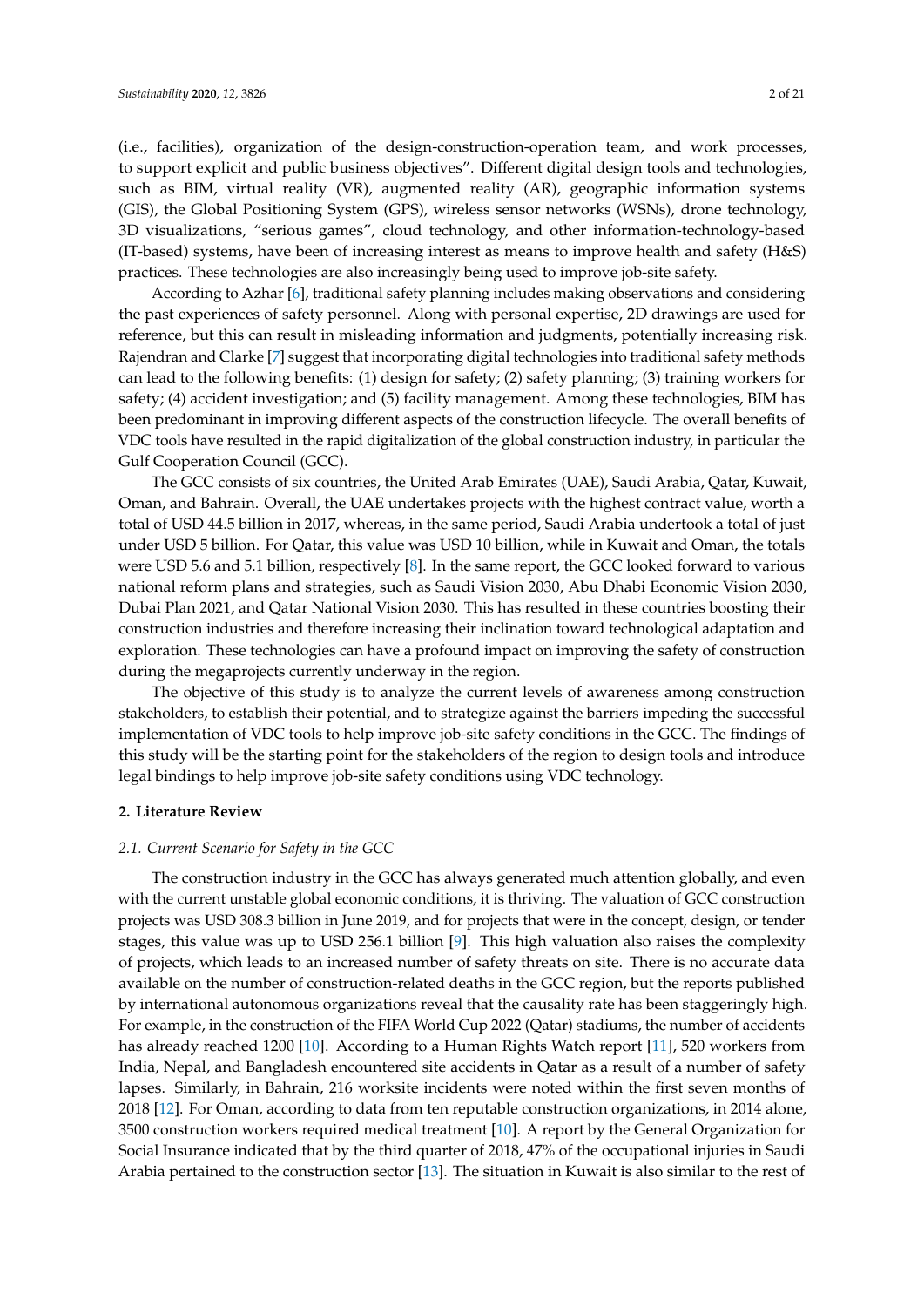the GCC. With such alarming statistics, there is an evident need for technological intervention and improved construction policies to mitigate these threats as much as possible.

## *2.2. Digital Tools for Managing Safety in Construction*

Different VDC tools are being developed to improve on-site safety, and the popularity of BIM, in particular, is increasing because of its benefits across the lifecycle of a project. The integration of these technologies with BIM is simple and repeatable, which means that stakeholders can usefully incorporate them into their traditional workflows.

According to Paulson's curve [\[14\]](#page-17-13), as a project extends further, incorporating variations becomes more difficult. Because of this, proactive measures and suitable mitigation strategies taken at the design and planning stages can provide a safe execution environment for workers. Digital tools such as BIM, VR, AR, radio-frequency identification (RFID), real-time location systems (RTLS), GIS, GPS, serious games, drones, and 3D visualization are being used for site hazard prevention and safety-management purposes. This section presents a critical appraisal of previous research regarding improving safety using these technologies. Although a lot of research has been carried out pertaining to these tools, they are not prevalent in terms of their on-site implementation. This section reviews the major technologies and their potential so that they can be implemented for construction safety.

## 2.2.1. Building Information Modeling

BIM is one of the most prevalent VDC technologies, and it has not only proactively improved safety but has also enhanced constructability review techniques. According to Azhar et al. [\[15\]](#page-17-14), the technological aspect of BIM helps stakeholders to visualize what is yet to be constructed in a simulated environment to foresee any potential design, construction, or operational issues. The very process has enhanced communication, collaboration, and decision-making power during the design phase, which is the underlying principle of constructability analysis. Many construction incidents could have been avoided if appropriate measures were taken during the design phase. Designers, who have limited knowledge of construction safety and are unable to foresee safety concerns in the processes of construction and facility management [\[16](#page-17-15)[,17\]](#page-17-16), can now approach this problem using a BIM-based "design for safety" system. There is a need for a digital rectifying tool that can work alongside analysis and modeling software to produce an efficient safety model.

Zhang et al. [\[18\]](#page-18-0) developed a BIM-based automatic safety checking framework, testing it with a case study. This approach led to automatic hazard identification and correction measures during planning and design. BIM, along with a rule-based site layout, also ensures on-site safety [\[19\]](#page-18-1). According to Zhang et al. [\[20\]](#page-18-2), job hazard analysis (JHA) is a process of automatically detecting potential safety incidents and then recommending measures to negate them. Their research developed a JHA framework with the help of BIM plugins. The framework was not only compared with traditional JHA, but this BIM–JHA approach was conclusively found to be useful in safety planning.

Building information management is increasingly changing on-site safety, providing the chance for safety professionals to introduce proactive measures to minimize threats to safety.

## 2.2.2. Virtual Reality

The need for VR to improve construction safety has emerged because traditional capacity-building methods do not meet the objective of inculcating students and workers with effective, practical, and hands-on hazard-identification safety knowledge. VR prepares people for unforeseen problems that may occur due to various kinds of mismanagement on-site [\[21\]](#page-18-3). It tends to increase engagement [\[22\]](#page-18-4), and the headsets can provide users with lifelike immersion [\[23\]](#page-18-5). In VR, BIM-based models are imported into a gaming engine, e.g., the Unreal Engine, and the final immersion is achieved via head-mounted devices [\[24\]](#page-18-6). The user can immerse in a virtual environment either with a head-mounted VR device, in which the screens are close to the eyes or by using two or three large, projected screens. This second type of setup is called a cave automatic virtual environment (CAVE) [\[25\]](#page-18-7). Sacks et al. [\[26\]](#page-18-8) focused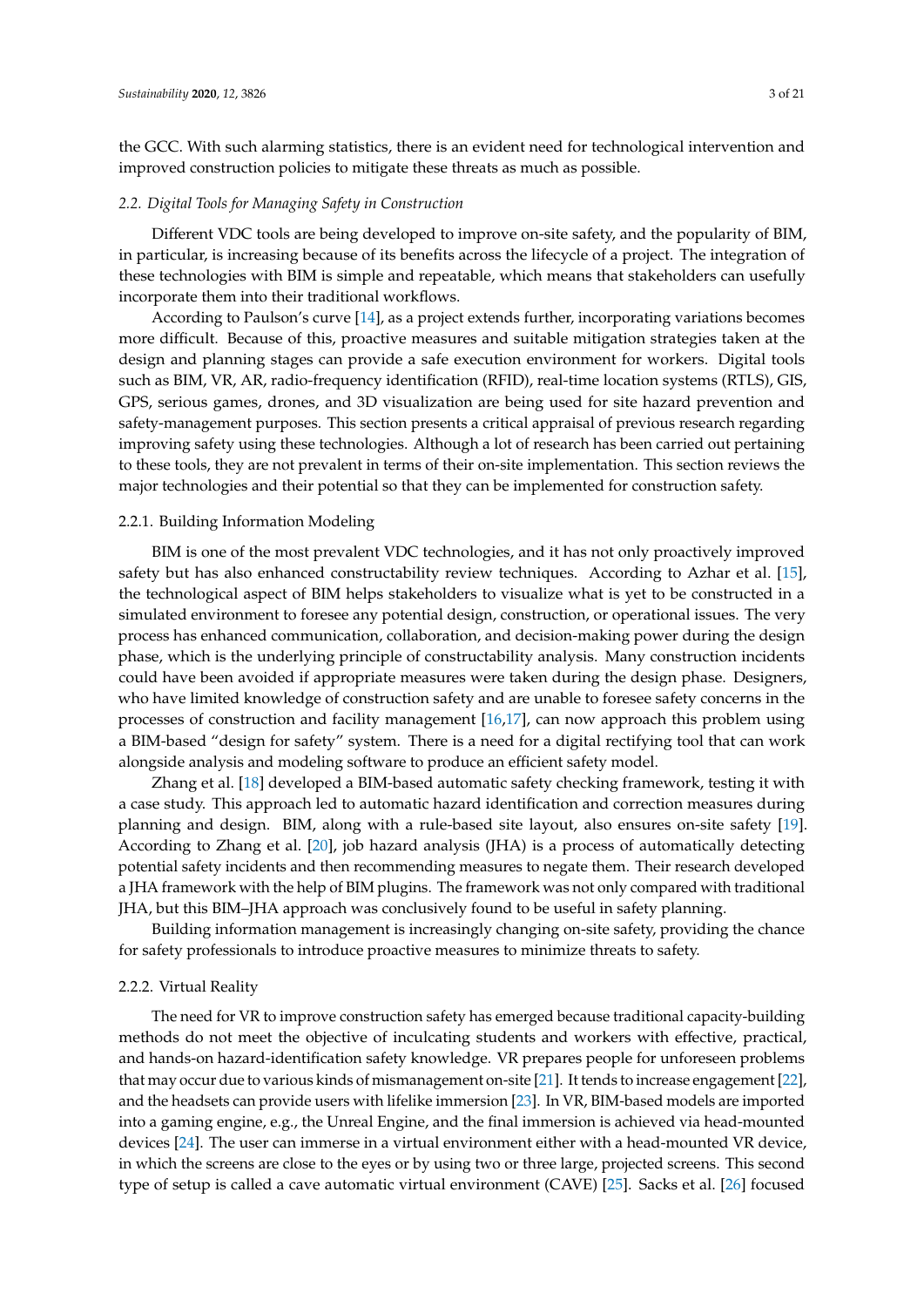on improving collaboration between the design and execution teams using CAVE, resulting in safety improvements. A CAVE system provides a VR-based experience to teams so they can detect safety hazards proactively. VR is now being used extensively for the capacity building of workers. Teizer et al. [\[27\]](#page-18-9) integrated location tracking and VR for training iron workers. The distinguishing benefit of this technology is that the training can be provided repeatedly without using physical resources each time. Pedro et al. [\[28\]](#page-18-10) compared the effectiveness of traditional methods of training with the Virtual Safety Education Framework (VSES), a system whose modules focus on safety capacity building. The VSES consists of various safety scenarios that are projected in VR and are based on safety documents. The results of paper- and virtual-reality-based training were compared, and VSES was clearly much stronger in the aspects of students' understanding, knowledge, and grasp of safety concepts.

#### 2.2.3. Augmented Reality

Like VR, AR is also an immersive interactive technology that helps users to interact with real-world-like environments. However, this technology manifests a digital image onto the real world. There is an interaction between the real and digital realms, with the imagery produced digitally and projected onto the real world. AR has the ability to intermix the real world with virtual world simulations [\[29\]](#page-18-11). Many researchers have studied AR, developing systems and prototypes to evaluate its potential for safety improvement. One such system is the System for Augmented Virtuality Environmental Safety, which was presented to address the ineffectiveness of existing training modules [\[30\]](#page-18-12). It enhances safety training by providing educational and performance-based tasks. According to Chen et al. [\[31\]](#page-18-13), the traditional training methods, lectures and videos, tend to have a retention rate of under 20%, whereas the involvement of 3D-based exercises could increase that rate to 75%. Park et al. [\[32\]](#page-18-14) approached safety improvement using an amalgam of technologies: BIM, location tracking, AR, and game technologies. They introduced a safety management and visualization system, which is a framework aimed at capacity building of workers to mitigate safety risks and eventually increase communication among stakeholders.

### 2.2.4. Wireless Sensor Networks and Cloud Technology

A wireless sensor network is a technology that is part of the "internet of things," which senses objects and communicates environmental conditions [\[33\]](#page-18-15). Riaz et al. [\[34\]](#page-18-16) integrated BIM and WSN to evaluate real-time thermal conditions in congested workspaces. Their application of the Confined Space Monitoring System (CoSMoS) integrated BIM add-ins and sensor data to solve construction safety problems. Similarly, Cheung et al. [\[33\]](#page-18-15) integrated BIM and WSN to monitor on-site hazardous gas conditions. Furthermore, BIM can be integrated with other technologies, such as cloud technology, and GIS to help improve construction safety.

Bennett and Mahdjoubi [\[35\]](#page-18-17) looked into the potential of BIM and cloud technology for construction H&S. They concluded that such integration can not only lead to time and cost savings but can also provide improved worker health and better working conditions. Similarly, the MapSafe system by Zou et al. [\[2\]](#page-17-1) functions to maintain safety databases, such as meeting records, requests and approvals, safety analysis, and incident reporting. This system is based on the integration of cloud computing, GIS, and mobile technology. The data captured through this system is processed in the cloud, and the refined information can be subsequently visualized and analyzed for rational safety decision making.

#### 2.2.5. Game Technologies

Games have the potential to provide a real-life learning experience by both field training and imparting theoretical knowledge using case scenarios. The use of game engines for skill development has become a growing area of interest for the construction research community, and such engines are increasingly being used for capacity-building purposes in different industries, such as defense, medicine, architecture, and education [\[36\]](#page-18-18). Serious games can give a chance for users to interact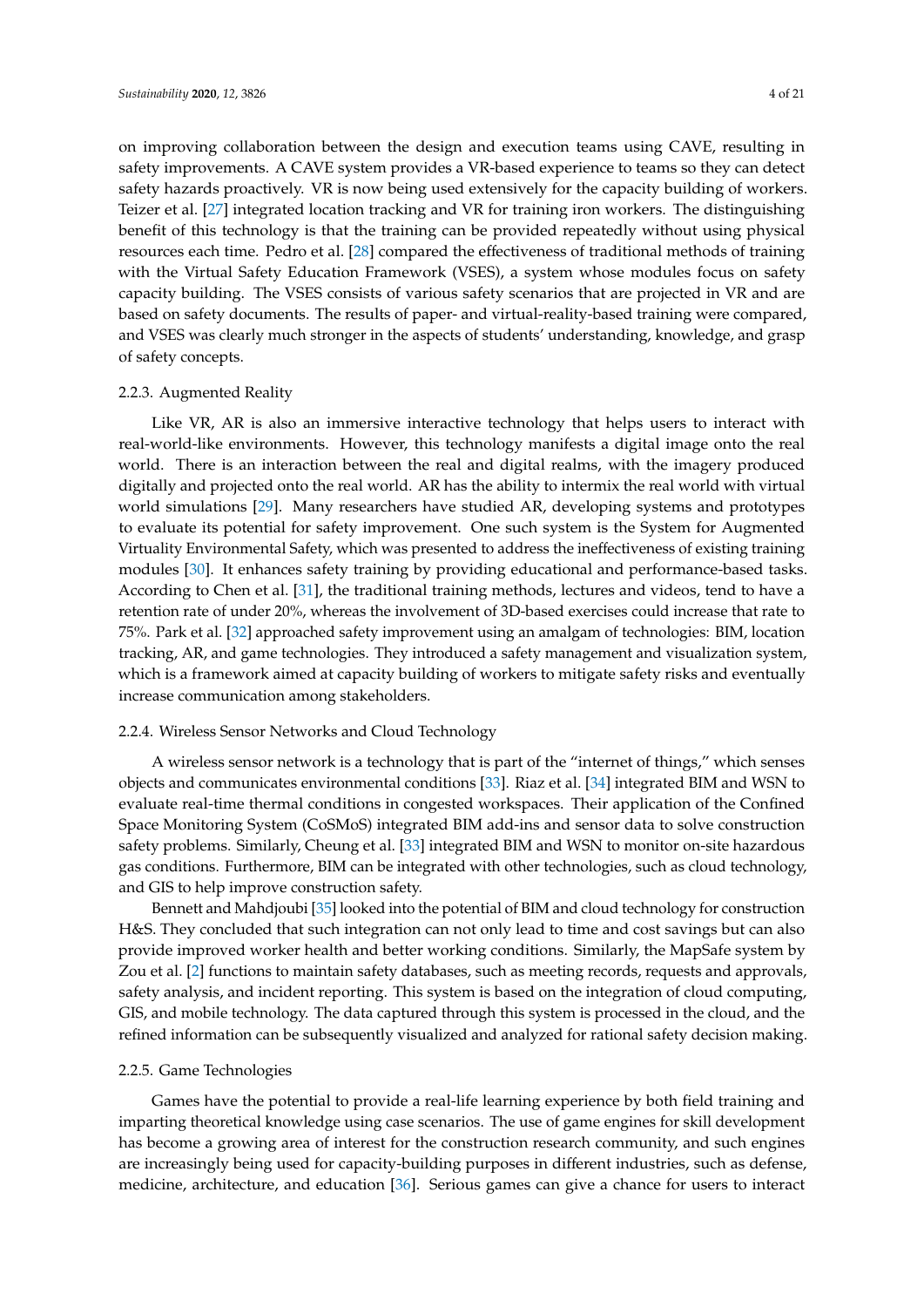with a construction site and develop skills accordingly [\[37\]](#page-18-19). Traditional training methodologies are not effective for improving the hazard-identification capabilities of workers. According to Dzeng et al. [\[38\]](#page-18-20), their hazard identification game was significantly better than traditional methods of learning (*p* < 0.001). Their statistical analysis also showed that the interest generated among students was higher than with traditional methods of learning. Serious games have the potential to drastically improve the hazard identification and recognition abilities of users, without having them to be on-site.

### 2.2.6. RTLS and RFID

Real-time location systems can be used to track the actual locations of workers and construction equipment to give safety warnings [\[39\]](#page-19-0). RFID is a data collection technology that receives identification data via radio waves [\[40\]](#page-19-1). This technology consists of three components: an RFID tag, an RFID reader, and a corresponding computer application. An active RFID tag contains a battery and transmits signals within the range of the reader, whereas a passive tag does not have a battery and is only active when within range of a reader. A reader receives radio signals from a site and the information is stored in a database [\[41\]](#page-19-2).

Li et al. [\[42\]](#page-19-3) integrated BIM and RFID to allow the location and identification of potential hazards on a site and enable the use of proactive strategies. Similarly, Sattineni and Azhar [\[41\]](#page-19-2) used RFID along with BIM for worker and equipment tracking, ensuring safety monitoring. Costin et al. [\[43\]](#page-19-4) also integrated BIM and RFID for real-time resource tracking and recording data about safety violations. Zhang et al. [\[44\]](#page-19-5) developed a spatial network with the integration of BIM and RFID as a safety-management system. Different spaces were marked in BIM models according to their risk levels. In this way, when a worker enters a risky space, an alarm can inform them of the situation.

## *2.3. Research Needs*

To the best of the authors' knowledge, although studies pertaining to BIM have been conducted within the region [\[45](#page-19-6)[,46\]](#page-19-7), there has been no empirical study covering the whole GCC region that analyzed the potential and scope of VDC tools to help improve construction safety. This paper aims to address this gap in the body of knowledge. This exploratory research aims to improve construction safety in GCC countries by evaluating the current safety levels of VDC tools, analyzing their potential, and examining any barriers preventing them from being implemented on-site. Bridging this gap in the body of knowledge, the findings will provide the necessary information for construction safety practitioners and policymakers to highlight the advantages of VDC technology within the GCC construction industry.

#### **3. Methodology**

### *3.1. Population and Sample Size*

The population targeted for this research comprised professional experts from the architecture, engineering, and construction (AEC) industries. To understand and analyze the potential of VDC at the core level, this research used six categories of stakeholders: client, consultant, project management consultant (PMC), prime contractor, sub-contractor, and academic. The respondents from these groups were selected using convenience sampling. This is a type of nonprobability sampling in which respondents are approached on the basis of them being convenient sources of data [\[47\]](#page-19-8). According to Israel [\[48\]](#page-19-9), when no established sampling information (frame or list) of the population exists, the sample size from a similar study can be used. Since the nature of this study was descriptive, the research aimed to evaluate respondents' awareness of the use of VDC for construction safety in GCC countries and sought to obtain their opinions about its potential and any perceived barriers that might prevent its use. In this case, a suitable technique for data collection was to conduct an analytical survey [\[49\]](#page-19-10) in the form of a research questionnaire. Similar studies conducted in the field [\[50](#page-19-11)[–52\]](#page-19-12) also used descriptive statistics for analysis of the results. Sample groups were chosen because of their relevance and their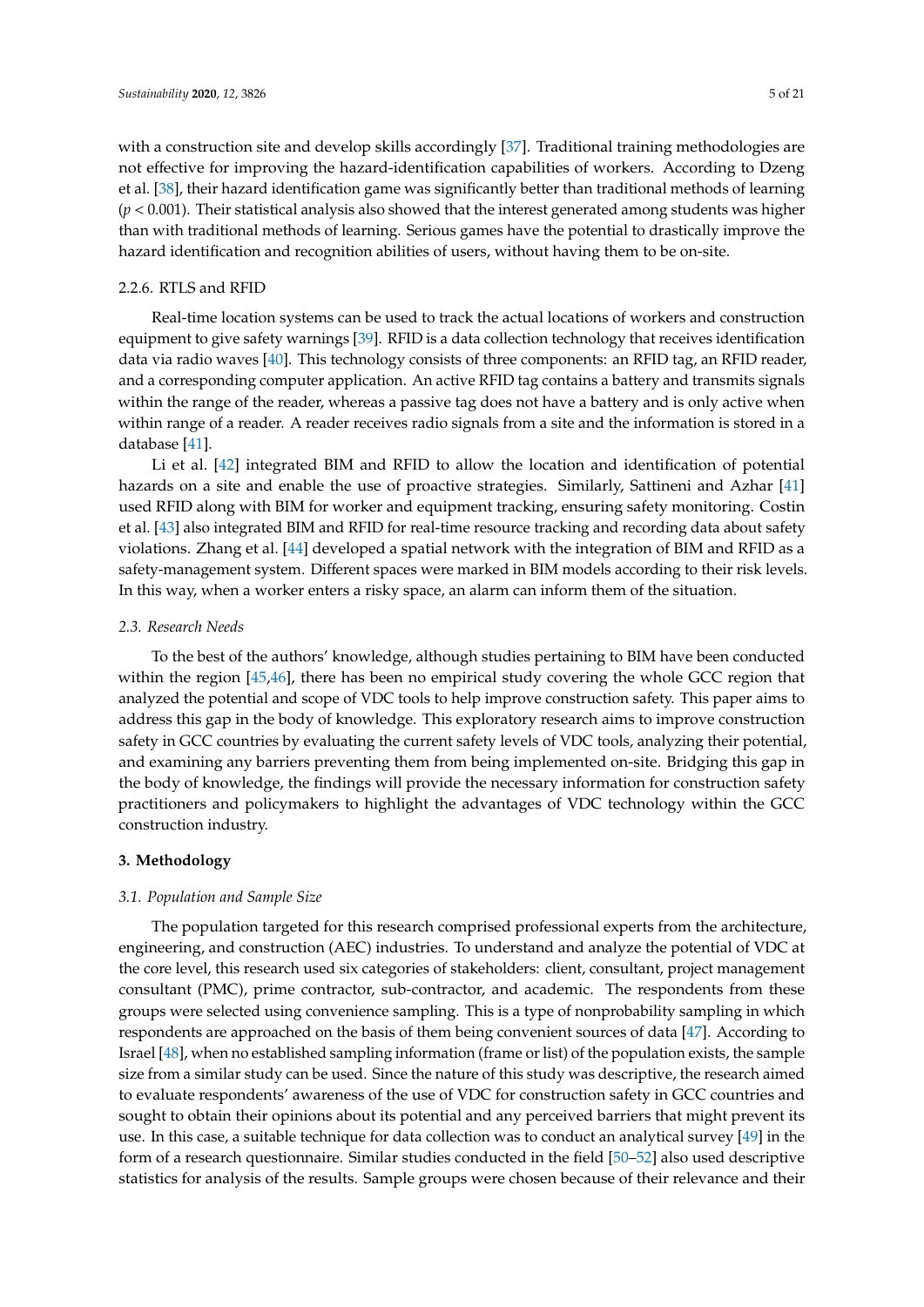adoption of VDC tools and the latest construction safety trends, meaning they would be likely to provide valuable and accurate feedback.

The questionnaires were prepared using a web-based service, and a link to the survey was provided to the respondents through professional networking websites and by email. A total of 150 people were contacted, of which 126 completed the questionnaire, 14 did not answer, and ten questionnaires were incomplete and were hence ineffectual. A response rate of 84% was therefore achieved, and Table [1](#page-5-0) shows a breakdown of the questionnaires that were used for the study.

<span id="page-5-0"></span>

| Organization<br>Role                | No. of<br><b>Distributed</b><br><b>Ouestionnaires</b> | No. of<br>Returned<br>Ouestionnaires | Returned<br><b>Ouestionnaires</b><br>(%) | No. of Rejected<br>Ouestionnaires | No. of Accepted<br>Ouestionnaires | Accepted<br>Percentage<br>(%) |
|-------------------------------------|-------------------------------------------------------|--------------------------------------|------------------------------------------|-----------------------------------|-----------------------------------|-------------------------------|
| Client                              | 25                                                    | 22                                   | 88                                       | 4                                 | 21                                | 84                            |
| Consultant                          | 25                                                    | 24                                   | 96                                       | 5                                 | 20                                | 80                            |
| Project<br>Management<br>Consultant | 25                                                    | 22                                   | 88                                       | 3                                 | 22                                | 88                            |
| Prime Contractor                    | 25                                                    | 23                                   | 92                                       | 3                                 | 22                                | 88                            |
| Sub-contractor                      | 25                                                    | 22                                   | 88                                       | 5                                 | 20                                | 80                            |
| Academic                            | 25                                                    | 23                                   | 92                                       | $\overline{4}$                    | 21                                | 84                            |
| Total                               | 150                                                   | 136                                  | 91                                       | 24                                | 126                               | 84                            |

**Table 1.** Breakdown of successful questionnaires as part of the study.

## *3.2. Questionnaire Design*

Studies [\[51,](#page-19-13)[53\]](#page-19-14) conducted of similar nature also finalized the questionnaire by passing through rigorous protocol. The design of the questionnaire for this study was carried out in the following five stages:

Stage 1: In the first step, a comprehensive literature review was conducted to understand the dynamics of the construction industry in the GCC. Research works pertaining to digital design technologies and construction safety conditions were analyzed and trends were deconstructed so that a questionnaire could be devised that would obtain the maximum amount of data and knowledge from the respondents.

Stage 2: A preliminary questionnaire examining the potential of VDC for improving construction safety was designed. The questions were formulated in a way that would yield the required response rate, and the simple nature of the questionnaire facilitated data collection.

Stage 3: This questionnaire was distributed to a small number of experts from both industry and academia to understand any discrepancies. During this pilot study, different ideas regarding content, sequencing, and data collection were brainstormed. These valuable suggestions were later used in the preparation of the final questionnaire.

Stage 4: With all the suggestions incorporated, the final questionnaire was devised after some modifications. Overall, the content and layout of the questionnaire were simple and easy to understand, which promoted the retention of the respondent. The questions were established in a coherent manner, starting from answering basic demographic questions and gradually progressing toward digital design technologies and construction safety concepts.

Stage 5: The final prepared questionnaire was distributed to the study sample. Once the required response rate was achieved, the data were analyzed statistically to draw conclusions.

## *3.3. Questionnaire Specifics*

The survey was divided into five sections:

- Part 1: Characteristics of the respondents and organizations.
- Part 2: Current safety conditions in GCC countries.
- Part 3: Understanding the awareness and utility of VDC for construction safety.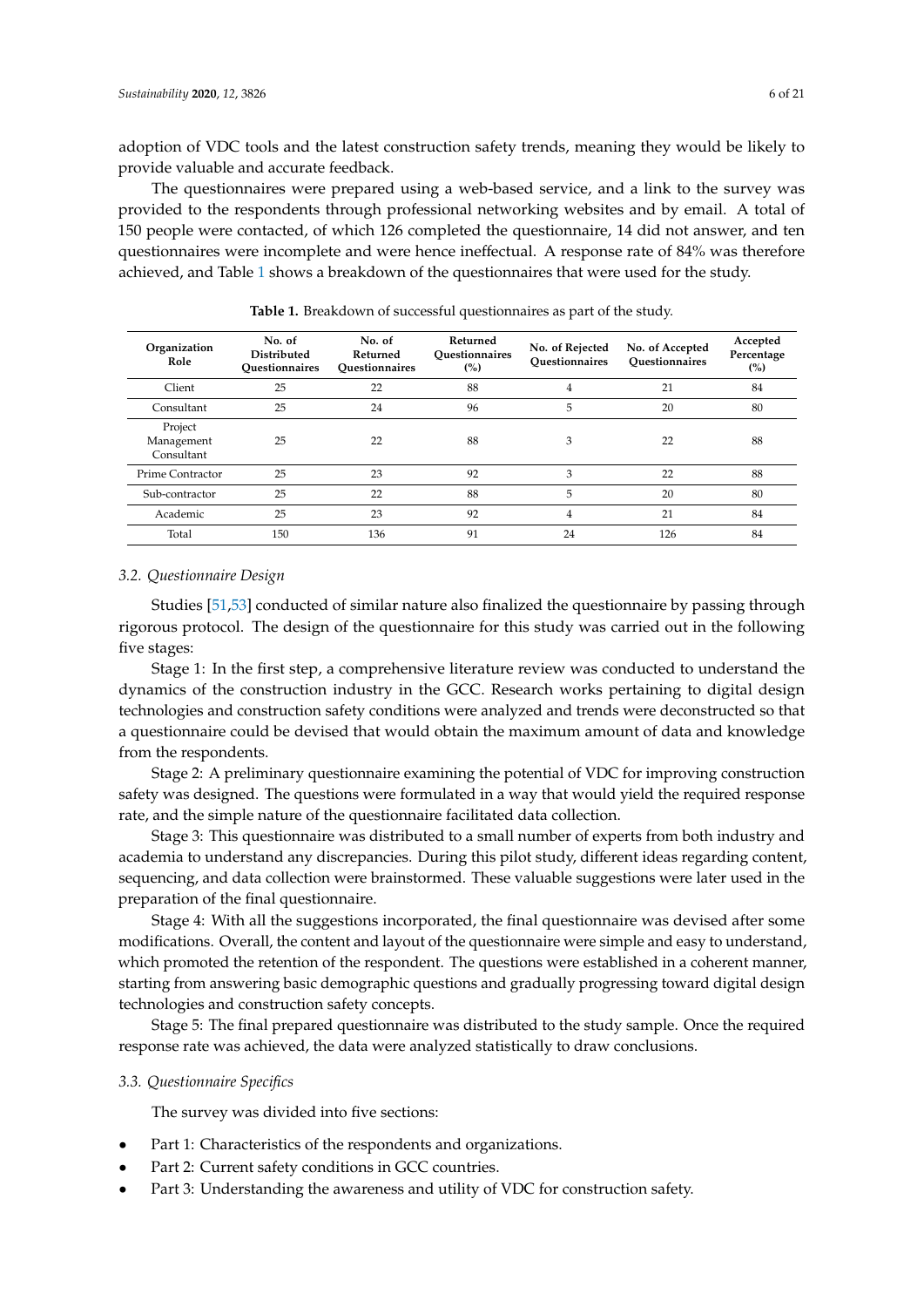- Part 4: Ranking aspects of safety that have the potential to be improved using VDC.
- Part 5: Ranking barriers in implementing VDC to improve construction safety.

Part 1 was further divided into two sub-parts, a and b. Part a collected data regarding the respondent's background, and part b evaluated the capacity of the organization they were associated with. The questions were formulated to obtain an overview of the respondent's educational capability, professional experience, and current designation. Questions relating to the organization's type, role, and sector were also asked.

To obtain information about the problem under consideration, in Part 2, the respondents were asked about their current satisfaction levels regarding safety practices in their respective GCC construction industry. To help retain the respondents, they were asked simple "yes or no" questions in this part. The questions asked were intended not only to obtain a clear picture of current safety practices in the GCC but also to highlight the language barriers in the multicultural and multilingual industry of the region, if any. Part 3 focuses on understanding the current role and future potential that VDC could have in improving safety practices. Within this part, a skip logic was applied, which made sure that respondents with a lack of knowledge on how VDC could improve construction safety would be able to skip to the last part of the questionnaire, which relates to determining the barriers impeding the successful implementation of VDC to improve construction safety. Part 4 is a continuation of the data collection process along the lines of Part 3. If the respondent had some awareness pertaining to digital design technologies, this part allowed them to evaluate the importance of certain factors regarding safety that have the potential for improvement by the incorporation of VDC tools during safety management and planning. The respondents expressed their opinion on a five-point Likert scale of importance. Likert scale ranking may comprise three, five, or even more points, such as Fischhoff et al. [\[54\]](#page-19-15) using a seven-point scale to determine risk capabilities. Part 5, as mentioned above, aims to rank the barriers that might inhibit the process of technological implementation so that construction safety practices in the GCC could be improved.

### *3.4. Characteristics of Respondents and Organizations*

Table [2](#page-7-0) illustrates the highest degree held by the respondents, their professional experience in years, the type of organization, and their organizational role. The convenience sampling approach made sure that the survey reached construction personnel with adequate academic qualifications and industrial experience to obtain high-value information about digital construction trends and job-site safety. The majority of the respondents had a bachelor's degree (52%), and the sample also included those with a diploma and holders of doctorate degrees. A total of 33% of the respondents had a master's qualification in subjects related to AEC.

With respect to professional experience, 36% of the respondents had less than five years' experience, and 33% of the respondents had between six and ten years of experience. More than 32% of the respondents had worked in the industry for more than a decade. More than 80% of the respondents were engaged in the private sector, and 12% were engaged in government entities.

Table [2](#page-7-0) shows the demographic details of the respondents according to their geography. The UAE, Saudi Arabia, and Qatar were the countries from which the greatest number of responses were collected: 37%, 23%, and 22%, respectively. This large number of responses as compared with other countries, specifically Kuwait (5%), Bahrain (6%), and Oman (7%), is evidence for these countries embracing the digital wave of construction alongside improving construction practices.

Similarly, Table [3](#page-7-1) shows the classification of the respondents by sector. Around 56% of the respondents were connected to the construction industry. This provides evidence for BIM and other related technologies already being a part of workflows in the construction industries of these countries. Other predominant sectors included management (15%), education (8%), and transportation (9%). Since the aim of the study is to analyze the digital mechanisms, the majority of the respondents recognized themselves as BIM professionals (22%). This pool of respondents contained civil engineers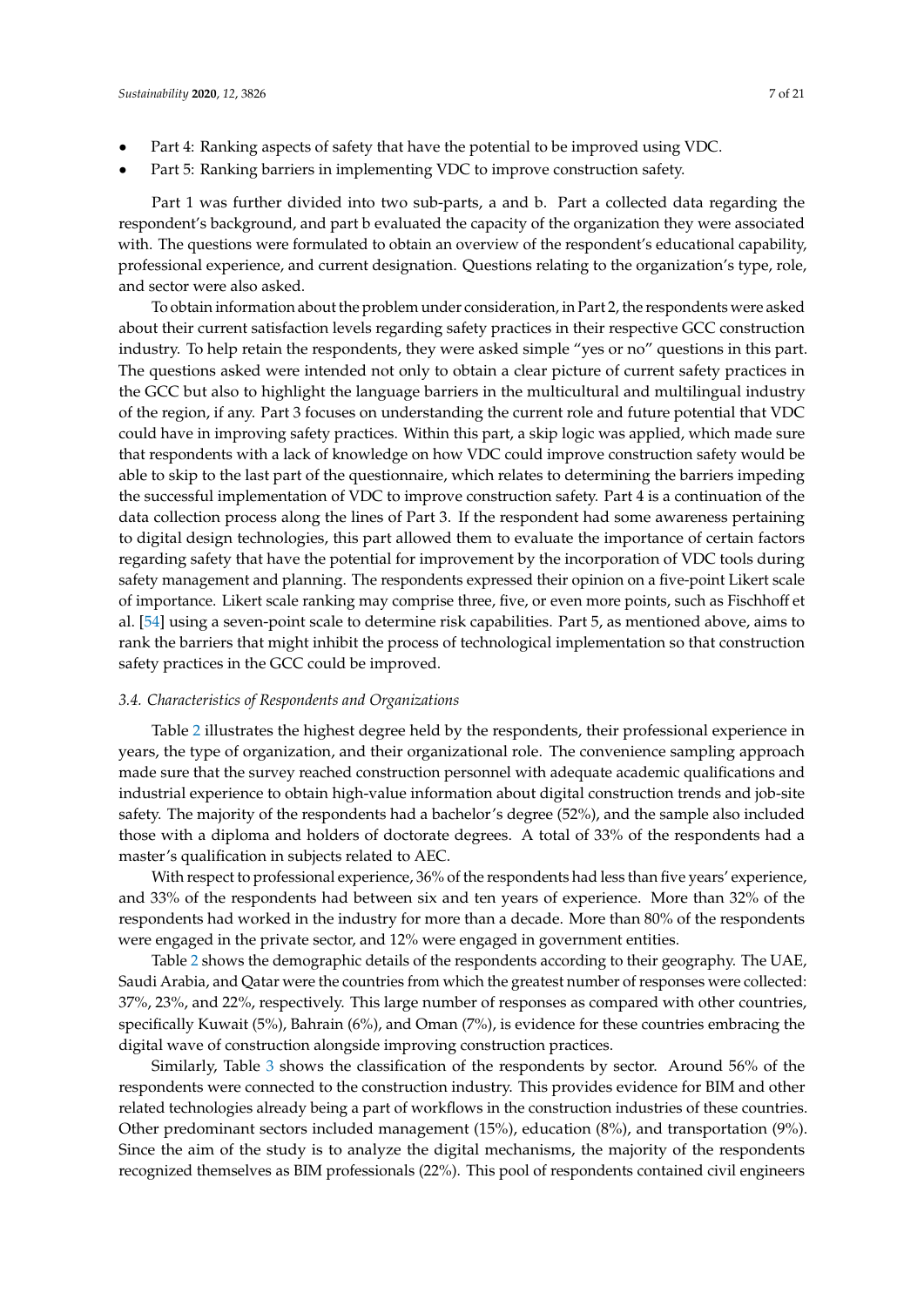<span id="page-7-0"></span>(5%), mechanical engineers (5%), design engineers (6%), planning engineers (10%), project managers (15%), and HSE engineers (3%). A complete breakdown by profession is shown in Table [4.](#page-7-2)

| <b>Characteristics of Respondents</b> | Percentage     |
|---------------------------------------|----------------|
| Highest academic qualification        |                |
| Diploma                               | 11             |
| <b>Bachelors</b>                      | 52             |
| <b>Masters</b>                        | 33             |
| Doctorate                             | $\overline{4}$ |
| Demographic information               |                |
| <b>United Arab Emirates</b>           | 37             |
| Saudi Arabia                          | 23             |
| Oatar                                 | 22             |
| Oman                                  | 7              |
| Bahrain                               | 6              |
| Kuwait                                | 5              |
| Professional experience (years)       |                |
| $0 - 5$                               | 36             |
| $6 - 10$                              | 33             |
| $11 - 15$                             | 21             |
| $16 - 20$                             | 3              |
| 21 and above                          | 7              |
| Organization type                     |                |
| Government                            | 12             |
| Semi-government                       | 6              |
| Private                               | 82             |

**Table 2.** Demographic information of the respondents.

**Table 3.** Breakdown by sector.

<span id="page-7-1"></span>

| Sector         | Percentage | Frequency |
|----------------|------------|-----------|
| Construction   | 56         | 70        |
| Education      | 8          | 10        |
| Energy         | 6          |           |
| Manufacturing  | З          |           |
| Transportation | 9          | 11        |
| Administration | З          |           |
| Management     | 15         | 20        |
|                |            |           |

| Table 4. Breakdown by profession. |  |
|-----------------------------------|--|
|                                   |  |

<span id="page-7-2"></span>

| Profession                      | Frequency | Percentage |
|---------------------------------|-----------|------------|
| BIM professional                | 28        | 22         |
| Mechanical engineer             | 6         | 5          |
| Design engineer                 | 8         | 6          |
| Civil site engineer             | 6         | 5          |
| Architect                       | 8         | 6          |
| Draftsman/CAD operator          | 5         | 4          |
| QA/QC engineer                  | 6         | 5          |
| Materials engineer              | 3         | 2          |
| Planning engineer               | 13        | 10         |
| HSE engineer                    | 4         | 3          |
| Academic faculty member         | 8         | 6          |
| Project manager                 | 19        | 16         |
| Researcher                      | 6         | 5          |
| Sustainability engineer         | 3         |            |
| Facility maintenance supervisor |           |            |
| Administrator                   |           |            |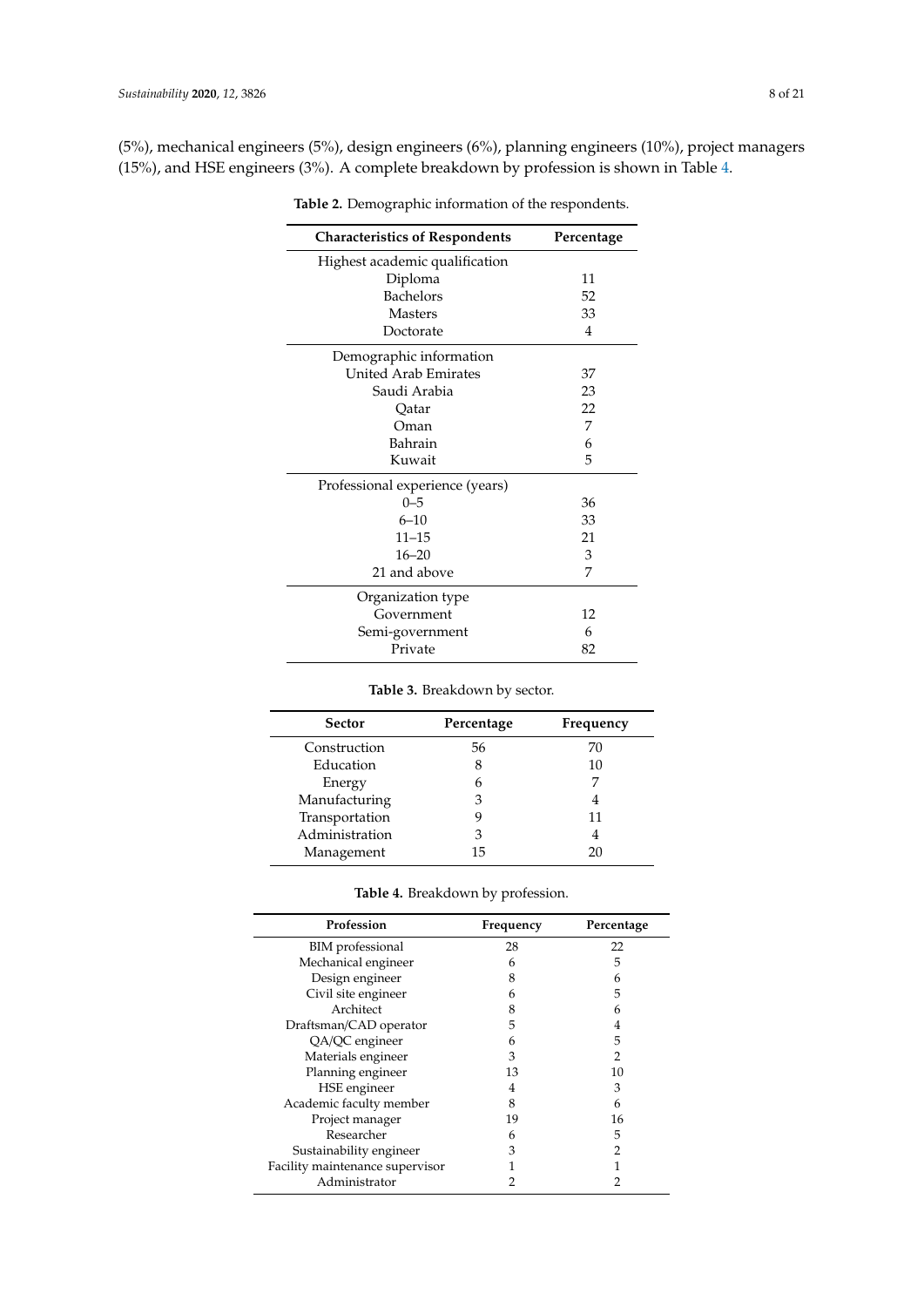## **4. Data Analysis**

### *4.1. Analysis of Data*

The last parts of the questionnaire, Parts 4 and 5, adopted five- and four-point Likert scale questions measuring the potential of and barriers to VDC technologies being used to improve construction safety. The relative importance index (RII) was used in this regard for tabulation and ranking. The relative importance index can be calculated through the following formula [\[51\]](#page-19-13):

$$
RII = \frac{\sum w}{AN} = \frac{5n_5 + 4n_4 + 3n_3 + 2n_2 + 1n_1}{5N}
$$
 (1)

<span id="page-8-0"></span>where *w* is the weighting given by each respondent, which ranges from 1 to 5 for Part 4 and from 1 to 4 for Part 5, as shown in Table [5;](#page-8-0)  $n_w$  represents the number of responses at a given weighting  $w$ ; *A* is the highest weight that can be given, which, as noted, is 5 for Part 4 and 4 for Part 5; and *N* is the total number of responses.

| w | Part 4               | Part 5                |
|---|----------------------|-----------------------|
|   | Not at all important | Not a barrier         |
|   | Not so important     | Somewhat of a barrier |
| 3 | Somewhat important   | Moderate barrier      |
| 4 | Very important       | Extreme barrier       |
| 5 | Extremely important  |                       |

**Table 5.** Likert scale values.

## *4.2. Reliability of the Data*

To examine whether the responses provided were reliable and had internal consistency, Cronbach's alpha was used, which is a common marker for the reliability of a questionnaire [\[55\]](#page-19-16). The value of this coefficient should be greater than 0.7 for data to be considered reliable. The calculated values for Cronbach's alpha, as shown in Table [6,](#page-8-1) were 0.947 for the construction safety factors that could be improved using BIM and 0.816 for the barriers to implementing BIM for safety. The general reliability of the questionnaire was 0.882, which is greater than 0.7, and hence the reliability of the survey was good.

**Table 6.** Cronbach's alpha values for Parts 4 and 5.

<span id="page-8-1"></span>

| <b>Part Description</b>                         | <b>No. of Variables</b> | Cronbach's Alpha |
|-------------------------------------------------|-------------------------|------------------|
| Safety factors that could be improved using BIM |                         | 0.947            |
| Barriers in BIM to improve safety               |                         | 0.816            |
| Total                                           | 28                      | 0.8815           |

#### *4.3. Normality of the Data*

A Kolmogorov–Smirnov (K–S) test was performed to find out whether the data from the questionnaire followed a normal distribution. The mentioned test compares the scores of the sample to normally distributed scores with the same mean and standard deviation, considering the null hypothesis being a normally distributed sample [\[56\]](#page-19-17). The significance values for both Parts 4 and 5 were 0.000, which is less than 0.05. It can thus be concluded that the data is not normally distributed, and non-parametric tests were therefore conducted for further analysis. Tables [7](#page-9-0) and [8](#page-9-1) show the K–S test results for Parts 4 and 5.

#### *4.4. Non-Parametric Analysis*

Since it was established that the nature of the data was non-parametric, construction stakeholders were grouped by their organization roles, and significance values for the variables in Parts 4 and 5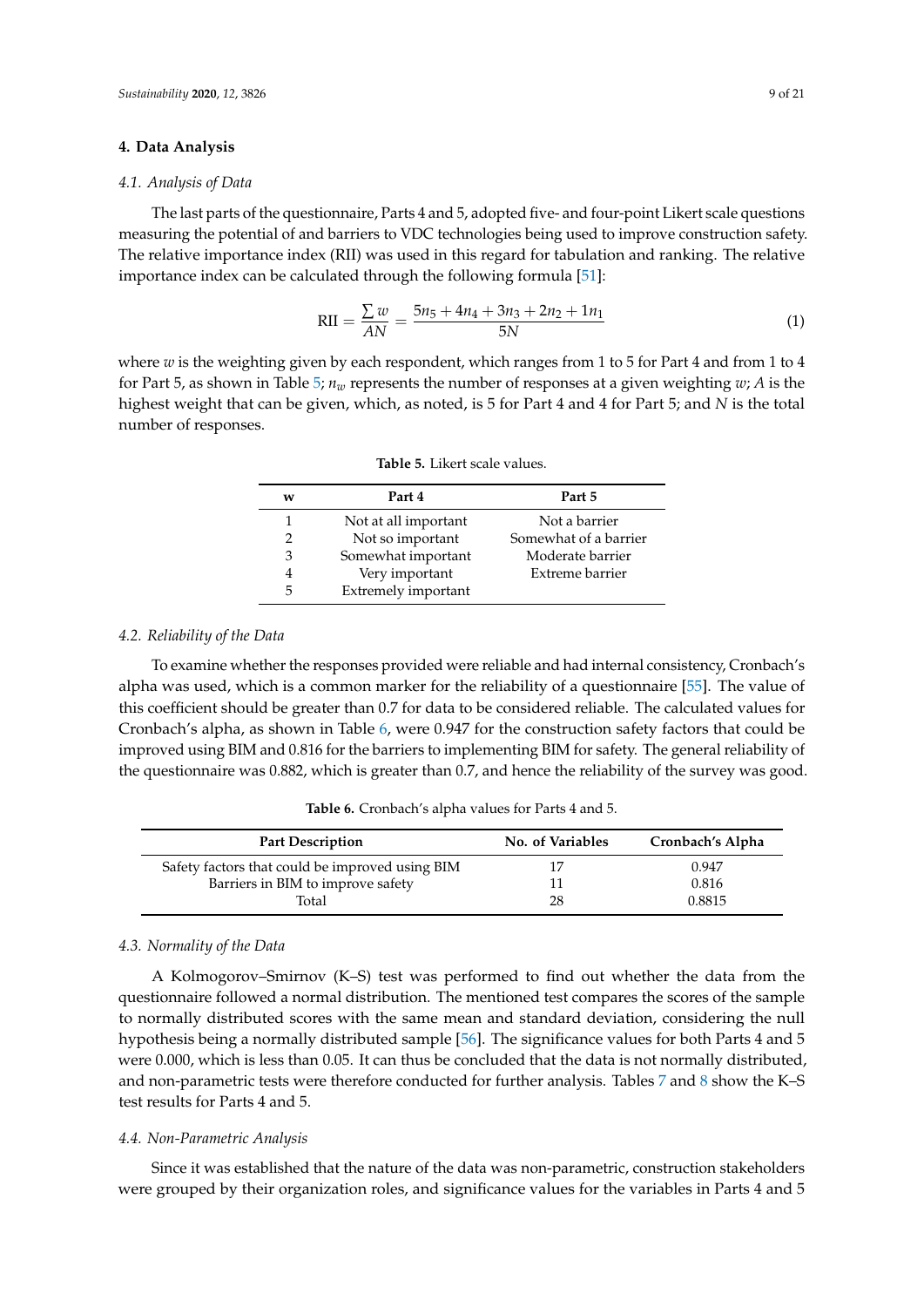were quantified with a Kruskal–Wallis test, as shown in Tables [9](#page-9-2) and [10.](#page-10-0) The significance values were found to be greater than 0.05, and it can, therefore, be said that respondents across all stakeholders and organizational roles shared similar perceptions regarding the questions asked through all parts of the questionnaire.

<span id="page-9-0"></span>

| Construction Safety Factors that Can Be Improved Using VDC                                | <b>Statistic</b> | df | Sig.  |
|-------------------------------------------------------------------------------------------|------------------|----|-------|
| Hazard identification and recognition                                                     | 0.273            | 79 | 0.000 |
| Site layout                                                                               | 0.268            | 79 | 0.000 |
| Analyzing confined and congested spaces                                                   | 0.244            | 79 | 0.000 |
| Safety training and capacity building of workers                                          | 0.236            | 79 | 0.000 |
| Safety induction of workers                                                               | 0.310            | 79 | 0.000 |
| Safety reports, internal and external audits                                              | 0.275            | 79 | 0.000 |
| Toolbox talk meetings                                                                     | 0.200            | 79 | 0.000 |
| Safety inspections                                                                        | 0.239            | 79 | 0.000 |
| Compliance with OSHA rules and regulations                                                | 0.234            | 79 | 0.000 |
| Safety designing and planning of temporary structures (scaffolds, stairs, and frameworks) | 0.255            | 79 | 0.000 |
| Fall-hazard prevention strategies                                                         | 0.254            | 79 | 0.000 |
| Active site safety monitoring for critical activities                                     | 0.272            | 79 | 0.000 |
| Risk assessment and mitigation                                                            | 0.247            | 79 | 0.000 |
| Better communication between stakeholders                                                 | 0.244            | 79 | 0.000 |
| Designing of emergency and evacuation plans                                               | 0.263            | 79 | 0.000 |
| Emergency drills                                                                          | 0.278            | 79 | 0.000 |
| Inspection of heavy equipment and machinery                                               | 0.252            | 79 | 0.000 |

|  | Table 7. Kolmogorov-Smirnov test for safety factors. |  |  |  |
|--|------------------------------------------------------|--|--|--|
|--|------------------------------------------------------|--|--|--|

## **Table 8.** Kolmogorov–Smirnov test for barriers.

<span id="page-9-1"></span>

| Barriers to Implementation of VDC Tools                                         | <b>Statistic</b> | df  | Sig.  |
|---------------------------------------------------------------------------------|------------------|-----|-------|
| Lack of knowledge about VDC technologies                                        | 0.216            | 126 | 0.000 |
| High setup, implementation, and maintenance costs                               | 0.218            | 126 | 0.000 |
| Lack of effective training                                                      | 0.250            | 126 | 0.000 |
| Lack of knowledge about return on investment for VDC technologies               | 0.238            | 126 | 0.000 |
| Temporary nature of construction projects                                       | 0.218            | 126 | 0.000 |
| Lack of guidance and SOP for proper implementation of VDC technology for safety | 0.227            | 126 | 0.000 |
| Not demanded by clients                                                         | 0.233            | 126 | 0.000 |
| Resistance to technological adaptation                                          | 0.204            | 126 | 0.000 |
| Overall poor safety culture in the construction industry                        | 0.214            | 126 | 0.000 |
| Lack of standard practices in the construction industry                         | 0.219            | 126 | 0.000 |
| Contractual limitations                                                         | 0.202            | 126 | 0.000 |
|                                                                                 |                  |     |       |

Table 9. Test statistics <sup>a,b</sup> for safety factors that may improve using VDC.

<span id="page-9-2"></span>

| Safety Applications with Potential for Improvement Using VDC                              | Chi-Squared | df | Asymp. Sig. |
|-------------------------------------------------------------------------------------------|-------------|----|-------------|
| Hazard identification and recognition                                                     | 4.644       | 5  | 0.461       |
| Site layout                                                                               | 7.233       | 5  | 0.204       |
| Analyzing confined and congested spaces                                                   | 7.07        | 5  | 0.215       |
| Safety training and capacity building of workers                                          | 1.758       | 5  | 0.882       |
| Safety induction of workers                                                               | 1.549       | 5  | 0.907       |
| Safety reports, internal and external audits                                              | 3.477       | 5  | 0.627       |
| Toolbox talk meetings                                                                     | 7.56        | 5  | 0.182       |
| Safety inspections                                                                        | 7.36        | 5  | 0.195       |
| Compliance with OSHA rules and regulations                                                | 3.185       | 5  | 0.672       |
| Safety designing and planning of temporary structures (scaffolds, stairs, and frameworks) | 4.734       | 5  | 0.449       |
| Fall-hazard prevention strategies                                                         | 4.895       | 5  | 0.429       |
| Active site safety monitoring for critical activities                                     | 2.345       | 5  | 0.8         |
| Risk assessment and mitigation                                                            | 2.674       | 5  | 0.75        |
| Better communication between stakeholders                                                 | 9.449       | 5  | 0.092       |
| Designing of emergency and evacuation plans                                               | 8.532       | 5  | 0.129       |
| Emergency drills                                                                          | 3.294       | 5  | 0.655       |
| Inspection of heavy equipment and machinery                                               | 4.171       | 5  | 0.525       |

<sup>a</sup> Kruskal–Wallis test. <sup>b</sup> Grouping variable: organization role.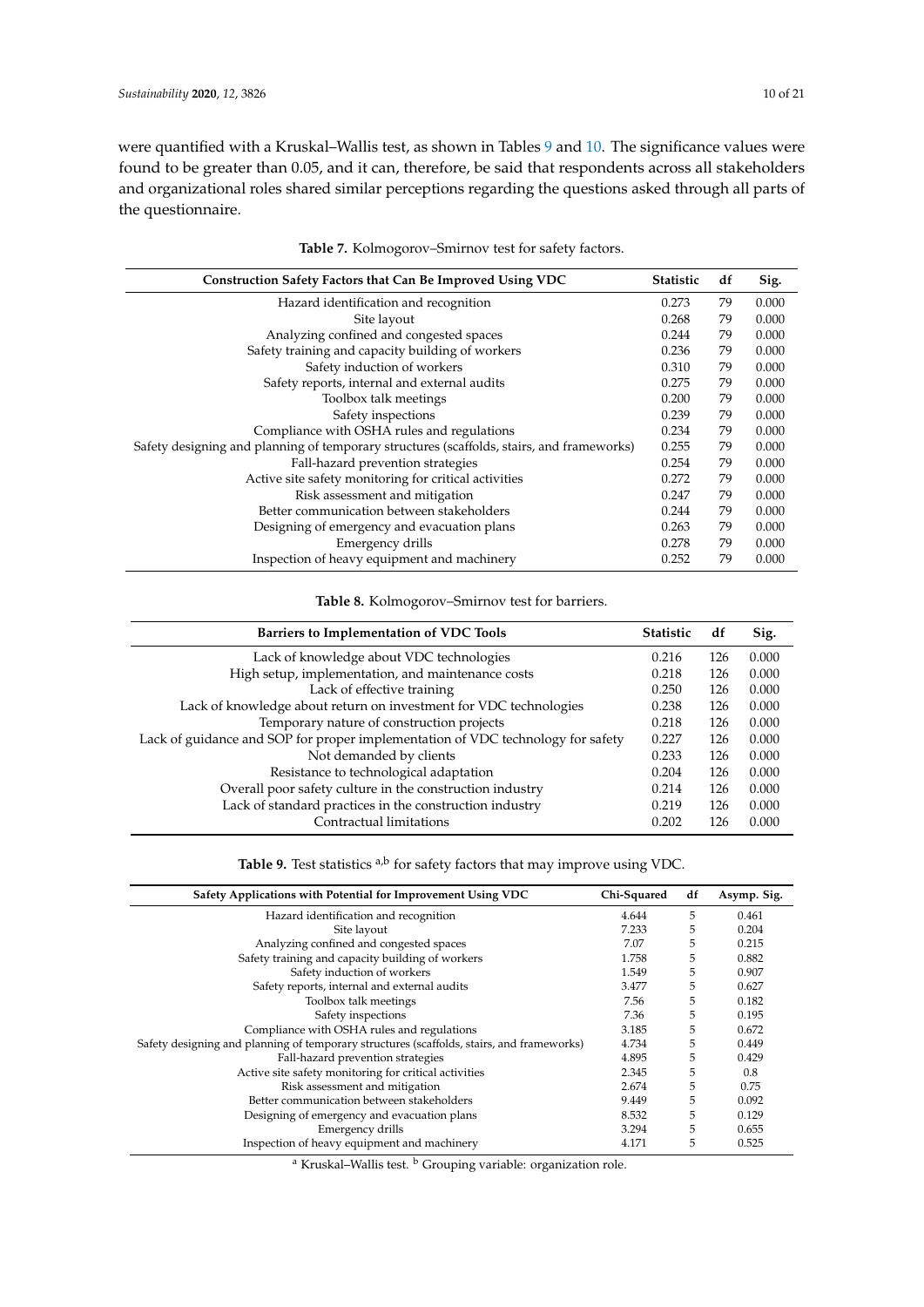<span id="page-10-0"></span>

| <b>Barriers Impeding VDC Intervention</b>                                       | Chi-Square | df | Asymp. Sig. |
|---------------------------------------------------------------------------------|------------|----|-------------|
| Lack of knowledge about VDC technologies                                        | 2.68       | 5  | 0.749       |
| High setup, implementation, and maintenance costs                               | 4.142      | 5  | 0.529       |
| Lack of effective training                                                      | 3.859      | 5  | 0.57        |
| Lack of knowledge about return on investment for VDC technologies               | 3.054      | 5  | 0.692       |
| Temporary nature of construction projects                                       | 5.021      | 5  | 0.413       |
| Lack of guidance and SOP for proper implementation of VDC technology for safety | 2.369      | 5  | 0.796       |
| Not demanded by clients                                                         | 2.91       | 5  | 0.714       |
| Resistance to technological adaptation                                          | 10.102     | 5  | 0.072       |
| Overall poor safety culture in construction industry                            | 2.216      | 5  | 0.818       |
| Lack of standard practices in construction industry                             | 3.531      | 5  | 0.619       |
| Contractual limitations                                                         | 6.484      | 5  | 0.262       |

Table 10. Test statistics <sup>a,b</sup> for barriers to implementing VDC.

<sup>a</sup> Kruskal–Wallis Test. <sup>b</sup> Grouping variable: organization role.

## **5. Results and Discussion**

## *5.1. Current Safety Conditions in the GCC 5.1. Current Safety Conditions in the GCC*

## 5.1.1. Safety Perceptions in the GCC 5.1.1. Safety Perceptions in the GCC

Fi[gur](#page-10-1)e  $1$  shows that more than  $50\%$  of respondents were satisfied with the overall conditions for job-site safety, and 22% of the respondents were neither satisfied nor dissatisfied by the current job-site safety, and 22% of the respondents were neither satisfied nor dissatisfied by the current conditions. A considerable 13% of the respondents believed that job-site conditions are unsatisfactory. conditions. A considerable 13% of the respondents believed that job-site conditions are The safety conditions of this region have improved with different countries (client and authority bodies), making preventive measures mandatory for local contractors and sub-contractors. Aligning with these results is the regional study [\[57\]](#page-19-18) conducted for Saudi Arabia, which maintains that although improvements are being made in health and safety standards, there is room for improvement and appropriate proactive measures need to be taken to further mitigate job-site hazards. ppear f

<span id="page-10-1"></span>

**Figure 1.** Satisfaction level of on-site safety practices.

## 5.1.2. Mode of Communication for Safety Instructions in the GCC

With the improving conditions in the GCC's construction industry, digital means are also information is communicated verbally, whereas 20% responded that traditional 2D-drawing-based increase communication by stating the response of the respondents containing that safety-relations containing t methodology is used for transferring safety-related information. Digital design technologies (computers, tablets, or other IT tools) are being used by 33% of the respondents to communicate or understand safety-related information. increasingly being used by stakeholders. A total of 47% of the respondents claimed that safety-related

The construction industry of the GCC is influenced by a multicultural, multilingual environment, where employees from different countries of the world (Europe, America, Australia, India, Pakistan, Nepal, Egypt, and Bangladesh) work together to contribute to building infrastructure. As a result, different colloquial means are considered in different situations to communicate instructions, which is infrastructure. As a result, different colloquial means are considered in different situations to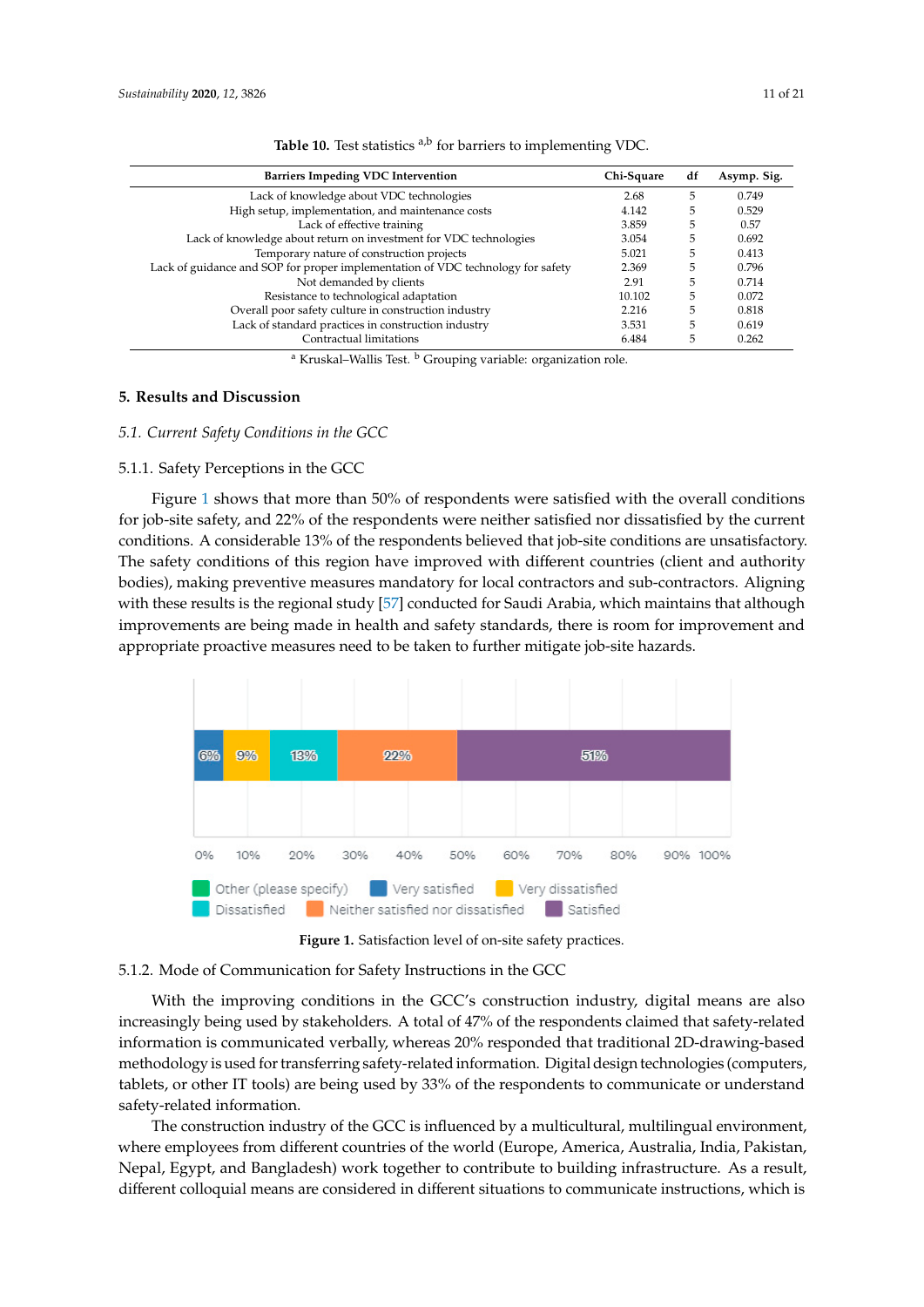a reason for confusion among the workers. Figure [2](#page-11-0) shows that the English language is predominantly chosen (71%) to impart safety-related information, while Arabic (8%) and Urdu/Hindi (16%) are also used. Other languages such as Chinese, Malayalam, Nepali, and Bengali are also used. More than 55% of the respondents confirmed that the language spoken and understood by the on-site workers and the language in which safety-related information and training were provided were different. Because of the multicultural nature of the construction industry, different languages are spoken at different levels of the hierarchy. The languages used for communication on-site (Urdu/Hindi) might not be shared by the engineering staff or executive-level staff (English). This difference in language is the main cause of the communication gap and leads to misinterpretation of information, causing injuries. Different safety perceptions among Latino construction workers in United States of America were analyzed by Puerto et al., [58] and it was concluded that [m](#page-19-19)ismatch in language causes incorrect assumpptions, miscommunication and possible fatalaties. possible fatalaties.

<span id="page-11-0"></span>

**Figure 2.** Percentage of languages spoken by respondents.

## *5.2. VDC Perceptions Regarding Construction Safety*

*5.2. VDC Perceptions Regarding Construction [Sa](#page-11-1)fety*  From the analysis, as shown in Figure 3, the current perceptions of stakeholders are such that From the analysis, as shown in Figure 3, the current perception of state  $\frac{1}{2}$  the current perception of state  $\frac{1}{2}$ conditions. It was found that 21% of the respondents were dissatisfied with the rate at which these tools are being incorporated to improve construction safety. 39% of the respondents were satisfied when it comes to the use of VDC tools to improve job-site safety

<span id="page-11-1"></span>

**Figure 3.** Satisfaction levels regarding using virtual design construction (VDC) tools to improve **Figure 3.** Satisfaction levels regarding using virtual design construction (VDC) tools to improve safety.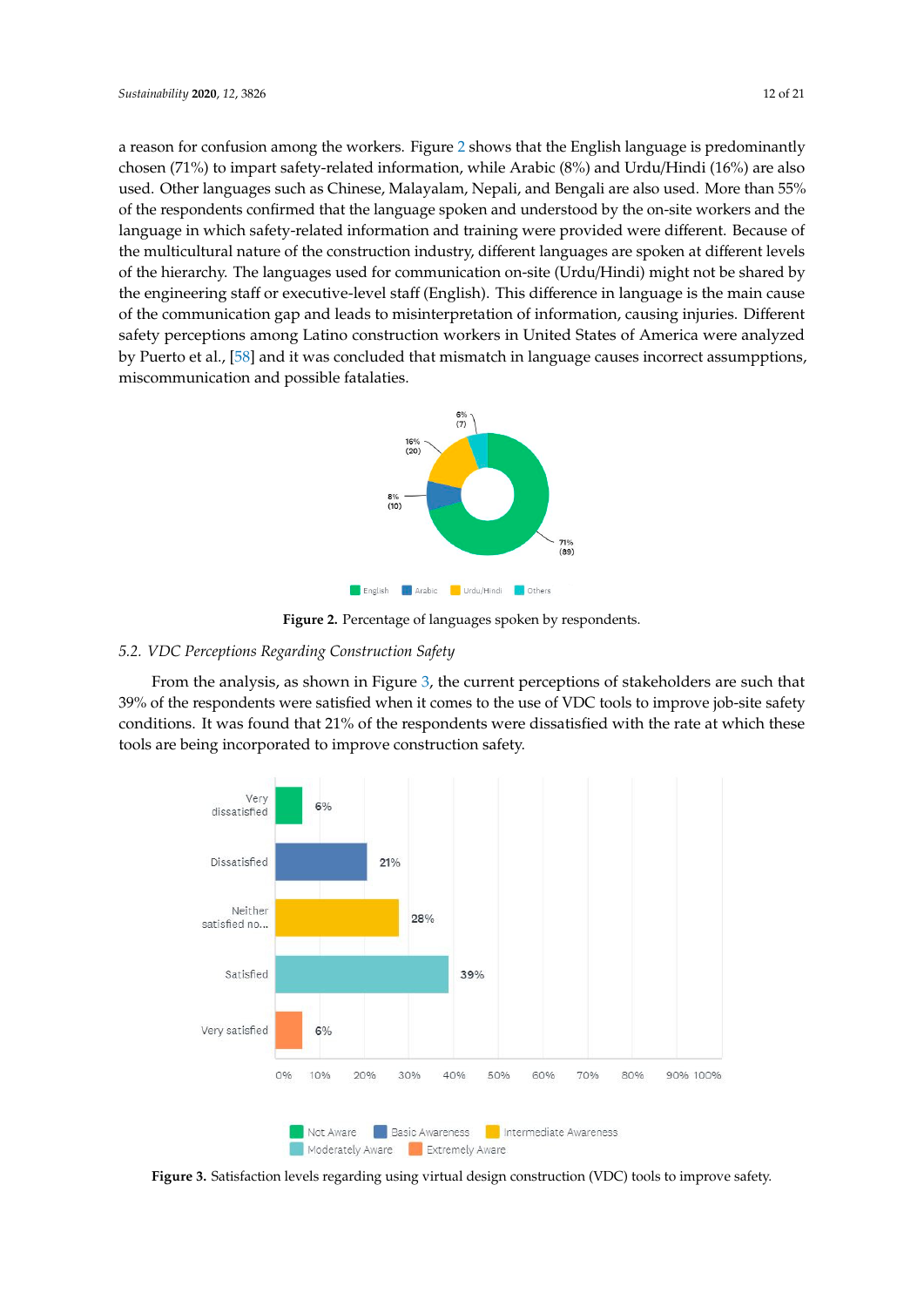The reason for this lack of satisfaction is rooted in the observation that as long as these technologies are not mandatory, contractors are not contractually bound to adopt and incorporate them into workflows and lifecycle processes and will follow a traditional mindset.

In the last stage of this part, respondents were asked if they had any awareness pertaining to digital tools being used to mitigate safety hazards. A total of 63% of the respondents confirmed having knowledge of how digital means can be used to improve safety. These respondents were directed toward Parts 4 and 5 of the survey, whereas people lacking this knowledge skipped these sections and moved to the last part, i.e., barriers impeding the use of technology to improve safety.

## *5.3. Potential of VDC Tools to Improve Safety*

Table [11](#page-13-0) shows the different aspects of construction safety ranked by their perceived potential to be improved using VDC technologies. Overall, "designing of emergency and evacuation plans" and "fall-hazard prevention strategies" ( $RII = 86\%$  and  $RII = 85\%$ , respectively), were considered to be the most important factors that could be improved using digital design tools. Construction workers usually use their prior experience to ascertain and react to safety hazards. One of the most challenging tasks for them, therefore, is to reckon and respond when they are exposed to such threats. Hazards that are difficult to predetermine are very difficult to assuage, and this leads to flaws in the design of a safety program [\[59\]](#page-19-20).

The 3D visualization aspect of these tools helps improve traditional constructability analysis schemes, which are predominantly based on 2D-drawing-based methodologies. Traditional schemes can create confusion, as important decisions are made on inadequate information. With the advent of BIM, the constructability analysis for safety managers has become easier, and suitable mitigation strategies are now devised proactively to avoid threats.

"Hazard identification" and "safety designing and planning of temporary structures (scaffolds, stairs, and frameworks)" were ranked second, with RII = 85%. Similarly, "safety induction of workers" was ranked fifth, with RII = 84%. Ganah et al.  $[60]$  noted that BIM is not only being widely used at the design stage but also has the potential to improve on-site safety induction, reducing probable hazards.

Since BIM is mandated in many regions of the Middle East, different studies [\[15](#page-17-14)[,51\]](#page-19-13) have shown that its integration with different rule-checking algorithms and VR can help in the earlier detection of hazards. The same 3D model can be integrated with drones and RFID packages for the invigilation of workers on site. Similarly, it is possible to proactively monitor the health conditions of workers on site. The high temperatures in the GCC countries tend to cause causalities, and the application of VDC tools to active health monitoring has the potential to be very useful to ensure active on-site treatment and avoid lapses.

"Better communication between stakeholders", "risk assessment and mitigation", and "active site safety monitoring for critical activities" were all ranked similarly (sixth) by the stakeholders (RII = 83%). These factors are related to bridging the communication gap between stakeholders. Since it was established earlier in the research that major language differences exist between stakeholders of the construction industry, 3D visualization techniques can better identify safety hazards and enable stakeholders to avoid risk. Similarly, the language barriers in GCC countries could be minimized by VR-based safety training of workers. Pre-construction visualization training could help workers to get a feel for real-life safety hazards before construction commences. This training could enhance the hazard-determination ability of workers, showing a real-time construction environment and providing continual feedback throughout training [\[61\]](#page-19-22). This has been ranked as the ninth-most-important factor that can be improved using VDC tools. Various studies have shown a significant increase in workers' abilities to proactively detect hazards and make suitable decisions accordingly. "Emergency drills" and "analyzing confined and congested spaces" were also ranked ninth, with RII = 81%.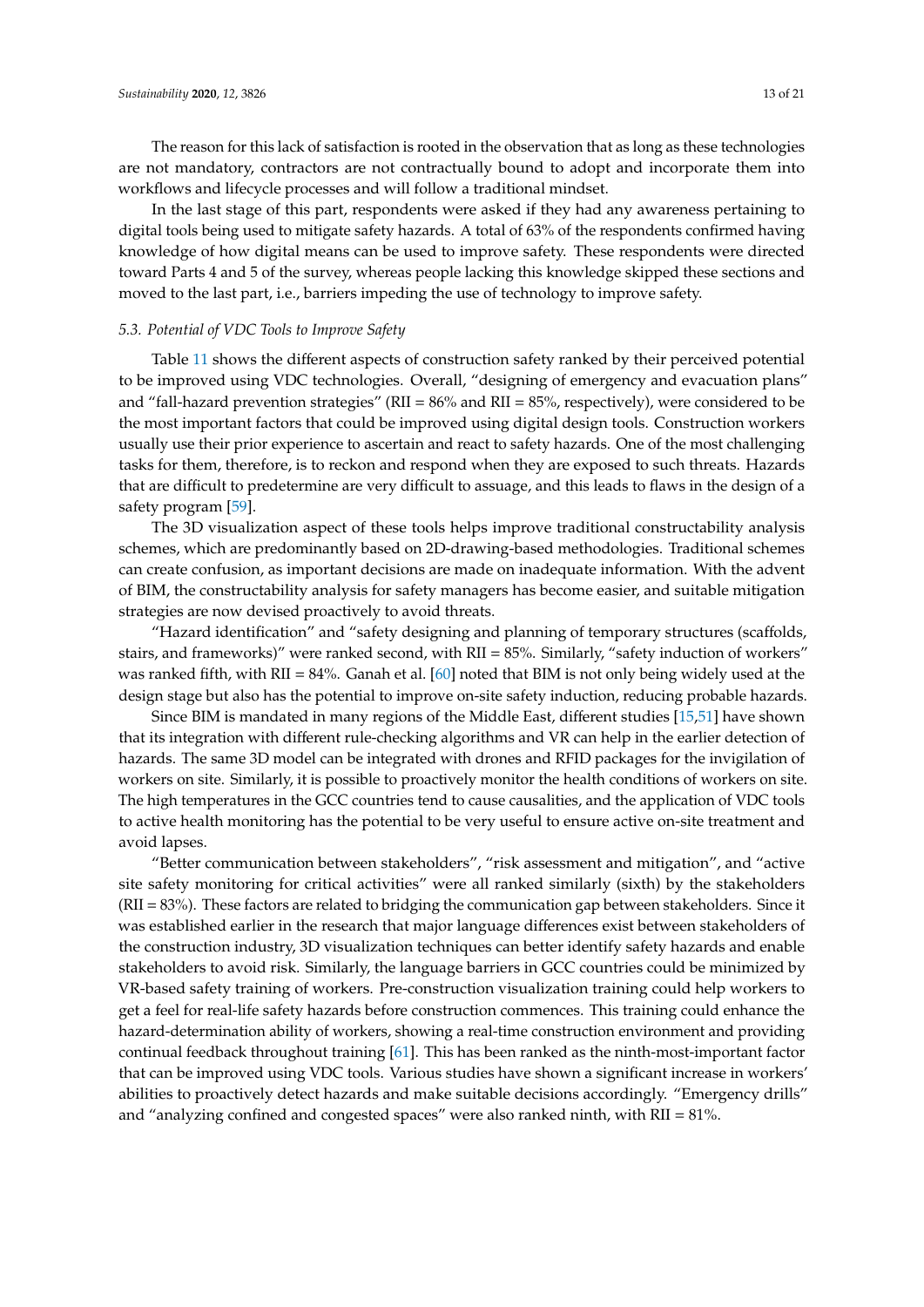<span id="page-13-0"></span>

|              |                                                                                                    | Client    |              | Consultant |              | Project<br>Management<br><b>Consultant (PMC)</b> |              | Prime<br>Contractor |                | Subcontractor |      | Academic  |      | <b>Overall Rank</b> |                |
|--------------|----------------------------------------------------------------------------------------------------|-----------|--------------|------------|--------------|--------------------------------------------------|--------------|---------------------|----------------|---------------|------|-----------|------|---------------------|----------------|
| Sr. No       | Safety Factors                                                                                     | $RII$ (%) | Rank         | $RII$ (%)  | Rank         | RII(%)                                           | Rank         | $RII$ (%)           | Rank           | $RII$ (%)     | Rank | $RII$ (%) | Rank | $RII$ (%)           | Rank           |
| $\mathbf{1}$ | Designing of emergency and<br>evacuation plans                                                     | 88.00     | 5            | 87.50      |              | 73.33                                            | 15           | 80.69               | 5              | 89.33         |      | 95.00     |      | 86                  |                |
| 2            | Fall-hazard prevention<br>strategies                                                               | 80.00     | 14           | 81.25      | 11           | 86.67                                            | $\mathbf{1}$ | 83.45               | 1              | 82.67         | 4    | 95.00     |      | 85                  | 2              |
| 3            | Safety designing and<br>planning of temporary<br>structures (scaffolds, stairs,<br>and frameworks) | 88.00     | 5            | 83.75      | 8            | 86.67                                            | $\mathbf{1}$ | 81.38               | 5              | 82.67         | 4    | 85.00     | 3    | 85                  | $\overline{2}$ |
| 4            | Hazard identification and<br>recognition                                                           | 92.00     | 3            | 85.00      | 6            | 86.67                                            | 1            | 81.38               | 5              | 77.33         | 16   | 85.00     | 3    | 85                  | 2              |
| 5            | Safety induction of workers                                                                        | 88.00     | 5            | 87.50      | $\mathbf{1}$ | 80.00                                            | 6            | 79.31               | 10             | 86.67         | 2    | 80.00     | 6    | 84                  | 5              |
| 6            | Risk assessment and<br>mitigation                                                                  | 96.00     | 1            | 78.75      | 15           | 77.78                                            | 11           | 80.69               | 5              | 86.67         | 2    | 80.00     | 6    | 83                  | 6              |
| 7            | Active site safety monitoring<br>for critical activities                                           | 88.00     | 5            | 80.00      | 13           | 86.67                                            | $\mathbf{1}$ | 82.07               | $\overline{2}$ | 82.67         | 4    | 80.00     | 6    | 83                  | 6              |
| 8            | Better communication<br>between stakeholders                                                       | 96.00     | $\mathbf{1}$ | 87.50      | $\mathbf{1}$ | 71.11                                            | 16           | 80.00               | 9              | 82.67         | 4    | 80.00     | 6    | 83                  | 6              |
| 9            | Analyzing confined and<br>congested spaces                                                         | 92.00     | 3            | 86.25      | 4            | 80.00                                            | 6            | 82.07               | $\overline{2}$ | 76.00         | 17   | 70.00     | 13   | 81                  | 9              |
| 10           | Safety training and capacity<br>building of workers                                                | 84.00     | 12           | 83.75      | 8            | 80.00                                            | 6            | 79.31               | 10             | 82.67         | 4    | 75.00     | 11   | 81                  | 9              |
| 11           | Emergency drills                                                                                   | 80.00     | 14           | 83.75      | 8            | 80.00                                            | 6            | 76.55               | 15             | 78.67         | 12   | 85.00     | 3    | 81                  | 9              |
| 12           | Inspection of heavy<br>equipment and machinery                                                     | 88.00     | 5            | 76.25      | 16           | 82.22                                            | 5            | 78.62               | 10             | 80.00         | 10   | 75.00     | 11   | 80                  | 12             |
| 13           | Safety inspections                                                                                 | 88.00     | 5            | 86.25      | 4            | 75.56                                            | 13           | 77.93               | 14             | 81.33         | 9    | 70.00     | 13   | 80                  | 12             |
| 14           | Site layout                                                                                        | 80.00     | 14           | 85.00      | 6            | 80.00                                            | 6            | 82.07               | $\overline{2}$ | 78.67         | 12   | 65.00     | 16   | 78                  | 14             |
| 15           | Safety reports, Internal and<br>external audits                                                    | 84.00     | 12           | 76.25      | 16           | 75.56                                            | 13           | 73.79               | 17             | 78.67         | 12   | 80.00     | 6    | 78                  | 14             |
| 16           | Compliance with OSHA rules<br>and regulations                                                      | 76.00     | 17           | 81.25      | 11           | 77.78                                            | 11           | 78.62               | 10             | 80.00         | 10   | 70.00     | 13   | 77                  | 16             |
| 17           | Toolbox talk meetings                                                                              | 88.00     | 5            | 80.00      | 13           | 71.11                                            | 16           | 75.17               | 16             | 78.67         | 12   | 65.00     | 17   | 76                  | 17             |

**Table 11.** Relative importance index and ranking of safety factors that can be improved using VDC tools.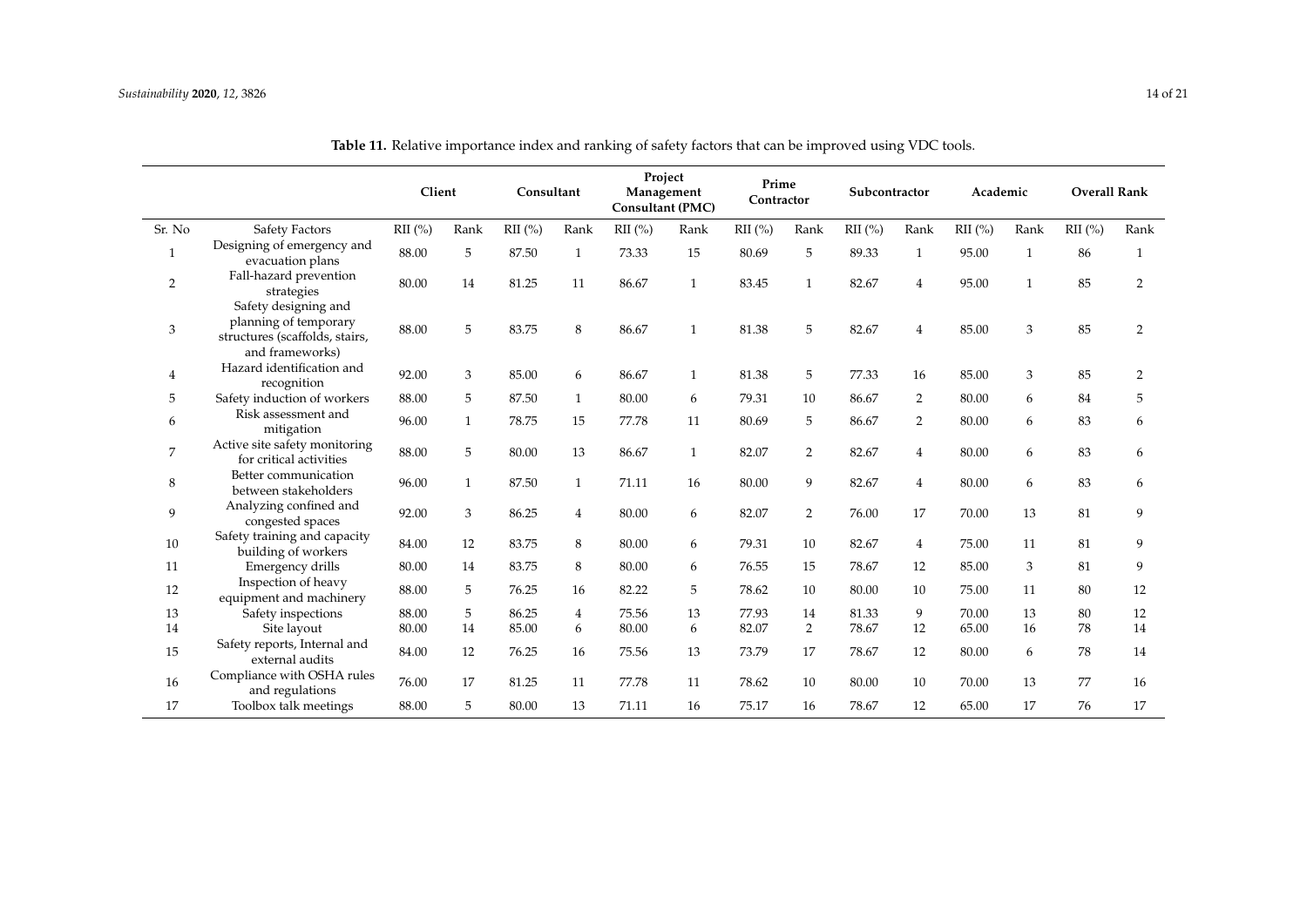Factors such as "safety inspections" and "inspections of heavy equipment and machinery" were ranked in 12th place, with a RII of 80%. With the help of digital design tools, the inspection of dangerous formwork, equipment, and machinery can become very easy, without putting the lives of safety personnel at risk.

"Site layout" and "safety reports, internal and external audits" were ranked by the respondents with RII = 78%. Three-dimensional simulations can play a key role in determining actions that should be proactively taken so that particular activities can be conducted safely at the actual site. "Compliance with OSHA rules and regulations" and "toolbox talk meetings" were ranked at 16th and 17th place, with relative importance indices of 77% and 76%, respectively.

## *5.4. Barriers to Adopting Digital Design Tools for Construction Safety in the GCC*

Table [12](#page-15-0) lists the barriers with respect to the rank obtained, according to their RII. The final devised ranking is a cumulative score for each barrier from the scores provided by individual stakeholders (clients, consultants, PMCs, prime contractors, sub-contractors, and academics). This helps to dissect the problem from each individual construction industry stakeholder's perspective and therefore devise a suitable strategy to improve the application of technology to hazard prevention. Overall, "lack of knowledge about return on investment for VDC" was the predominant barrier in the implementation of technology to improve construction safety, with an RII of 77%. For both PMCs (79%) and prime contractors (77%), this was the major barrier to adopting digital design methodologies to improve safety. Consistent with the findings of this study, different studies [\[62\]](#page-19-23) of similar nature also indicated that lack of knowledge is why these technologies have not been accepted widely in industries. For clients, with an RII of 78%, "not demanded by clients" was a predominant factor impeding the use of technological advancements for construction safety. This finding is in line with the study [\[63\]](#page-20-0), which also indicated that the primary reason for lack of BIM implementation is "lack of demand of client". This is because most of these initiatives are initiated by local authority bodies (RTA, Qatar Rail, and ADA), and if the technological implications are not reinforced, other stakeholders will not show an active interest in their implementation.

"Lack of knowledge about VDC" and "lack of effective training" tools were the second and third major barriers impeding the use of technology to improve job-site safety. Similar studies [\[64](#page-20-1)[,65\]](#page-20-2) conducted across different regions also pointed out that lack of training was an essential issue in BIM implementation. Even though advanced research-based solutions and frameworks have been defined, most of these prototypes are in the initial stages of industrial acceptance and implementation. With the constraint of limited time, it therefore becomes a complex task of building the capacity of employees to adopt these technologies and extract their benefits.

A related barrier, "lack of guidance and standard operating procedures (SOP) for proper implementation of VDC technology for safety" was ranked in fifth place, with an RII of 72%. This shows that, primarily, the training and educational aspects of these technologies needs a push from industries in the region to promote H&S.

The difficulty of introducing new technology into existing rudimentary workflows can lead to resistance across the board among stakeholders. As per Kartam et al. [\[66\]](#page-20-3), the lack of management commitment to safety is one of the reasons behind the poor safety culture observed in Kuwait. This "resistance to technological adaptation" has been ranked as the sixth-most-important barrier, with an RII of 71%. According to a study by Hatem et al. [\[67\]](#page-20-4), the presence of older employees and people's familiarity with existing software can prevent them from adapting to new software and tools. Similarly, "high setup, implementation, and maintenance costs" also ranked sixth in the list of barriers. It is difficult to generate VR-based simulations and manage all the equipment involved, such as unmanned aerial vehicles and drones, at the construction site. Software related to BIM is quite expensive, and with shrinking profitability and debilitating economic conditions, it becomes difficult for those in the sub-contractor stratum to invest in these technologies.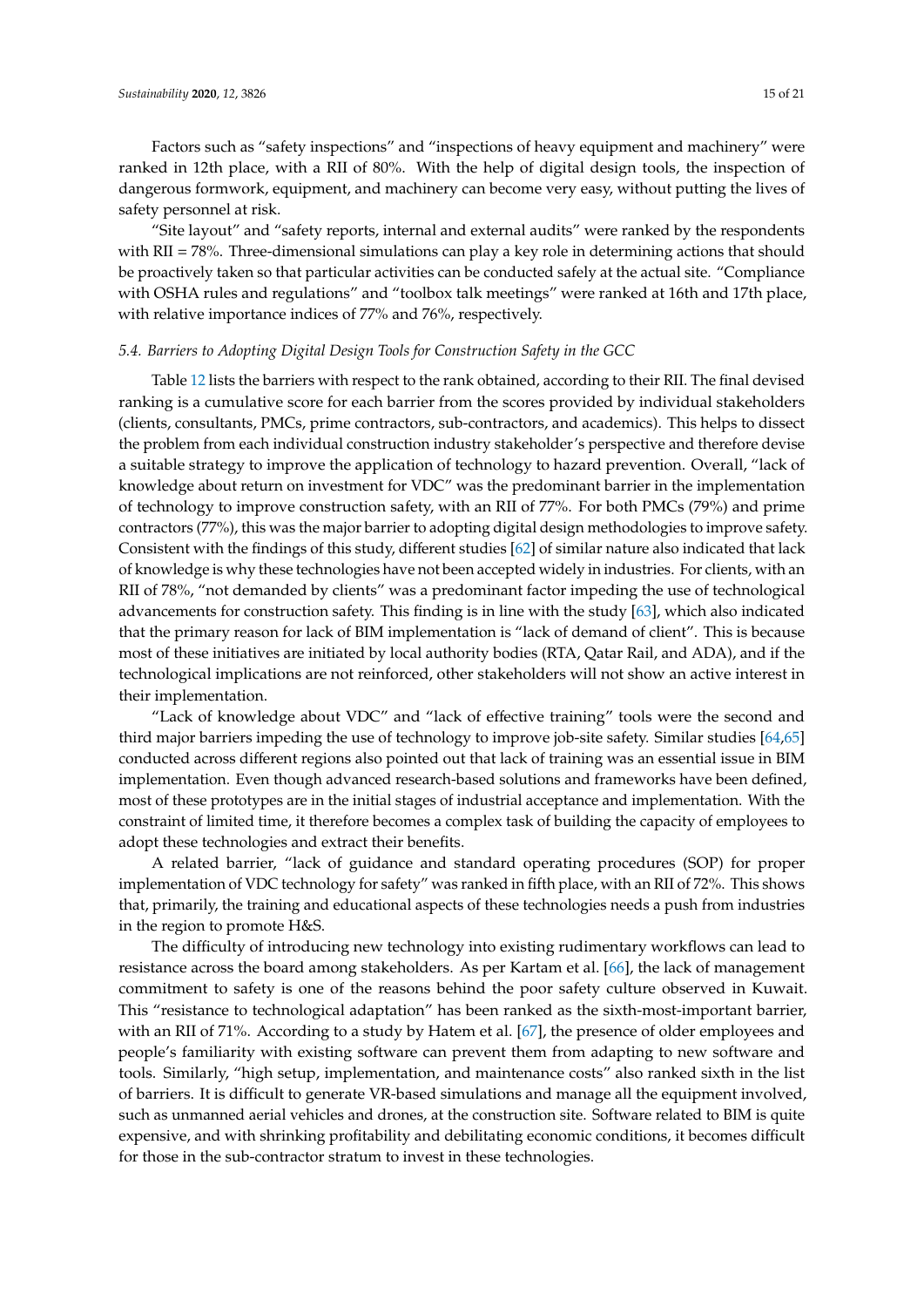<span id="page-15-0"></span>

|                |                                                        | Client    |              | Consultant |                | Project<br>Management<br><b>Consultant (PMC)</b> |              | <b>Prime Contractor</b> |                | Sub-Contractor |      | Academic  |      | <b>Overall Rank</b> |      |
|----------------|--------------------------------------------------------|-----------|--------------|------------|----------------|--------------------------------------------------|--------------|-------------------------|----------------|----------------|------|-----------|------|---------------------|------|
| Sr. No         | <b>Barriers</b>                                        | $RII(\%)$ | Rank         | $RII$ (%)  | Rank           | $RII$ (%)                                        | Rank         | $\mathrm{RII}$ (%)      | Rank           | $RII$ (%)      | Rank | $RII$ (%) | Rank | $RII$ (%)           | Rank |
|                | Lack of knowledge about                                |           |              |            |                |                                                  |              |                         |                |                |      |           |      |                     |      |
| $\mathbf{1}$   | return on investment for                               | 70%       | 4            | $80\%$     | $\overline{2}$ | 79%                                              |              | 77%                     | $\mathbf{1}$   | 75%            | 2    | 84%       |      | 77%                 |      |
|                | VDC technologies                                       |           |              |            |                |                                                  |              |                         |                |                |      |           |      |                     |      |
| $\overline{2}$ | Lack of knowledge about<br>VDC technologies            | 70%       | 4            | 80%        | $\overline{2}$ | 79%                                              | $\mathbf{1}$ | 72%                     | 4              | 72%            | 3    | 82%       | 3    | 76%                 | 2    |
| 3              | Lack of effective training                             | 73%       | 2            | 76%        | 8              | 68%                                              | 8            | 74%                     | 3              | 77%            |      | 84%       |      | 75%                 | 3    |
| 4              | Not demanded by clients                                | 78%       | $\mathbf{1}$ | 80%        | $\overline{2}$ | 70%                                              | 6            | 76%                     | $\overline{2}$ | 68%            | 6    | 73%       | 6    | 74%                 | 4    |
|                | Lack of guidance and SOP                               |           |              |            |                |                                                  |              |                         |                |                |      |           |      |                     |      |
| $\mathbf 5$    | for proper<br>implementation of VDC                    | 68%       | 6            | 79%        | 5              | 68%                                              | 8            | 71%                     | 5              | 72%            | 3    | 77%       |      | 72%                 | 5    |
|                | technology for safety                                  |           |              |            |                |                                                  |              |                         |                |                |      |           |      |                     |      |
| 6              | Resistance to<br>technological adaptation              | 65%       | 9            | 81%        |                | 71%                                              | 5            | 69%                     | 7              | $63\%$         | 10   | 75%       | 5    | $71\%$              | 6    |
|                | High setup,                                            |           |              |            |                |                                                  |              |                         |                |                |      |           |      |                     |      |
| $\overline{7}$ | implementation, and<br>maintenance costs               | 73%       | 2            | 78%        | 7              | 73%                                              | 4            | 70%                     | 6              | 63%            | 9    | 68%       | 8    | 71%                 | 6    |
| 8              | Contractual limitations                                | 68%       | 6            | 79%        | 5              | 63%                                              | 10           | 63%                     | 10             | 66%            | 7    | 70%       | 7    | 68%                 | 8    |
|                | Overall poor safety                                    |           |              |            |                |                                                  |              |                         |                |                |      |           |      |                     |      |
| 9              | culture in construction<br>industry                    | 68%       | 6            | 70%        | 11             | 75%                                              | 3            | 63%                     | 10             | 64%            | 8    | 68%       | 8    | 68%                 | 8    |
| 10             | Lack of standard practices<br>in construction industry | 63%       | 10           | 76%        | 8              | 70%                                              | 6            | 65%                     | 9              | 71%            | 5    | 61%       | 9    | 68%                 | 8    |
| 11             | Temporary nature of<br>construction projects           | 58%       | 11           | 74%        | 10             | 57%                                              | 11           | 66%                     | 8              | 64%            | 8    | 61%       | 9    | 63%                 | 11   |

**Table 12.** Rankings of barriers to improve construction safety using VDC.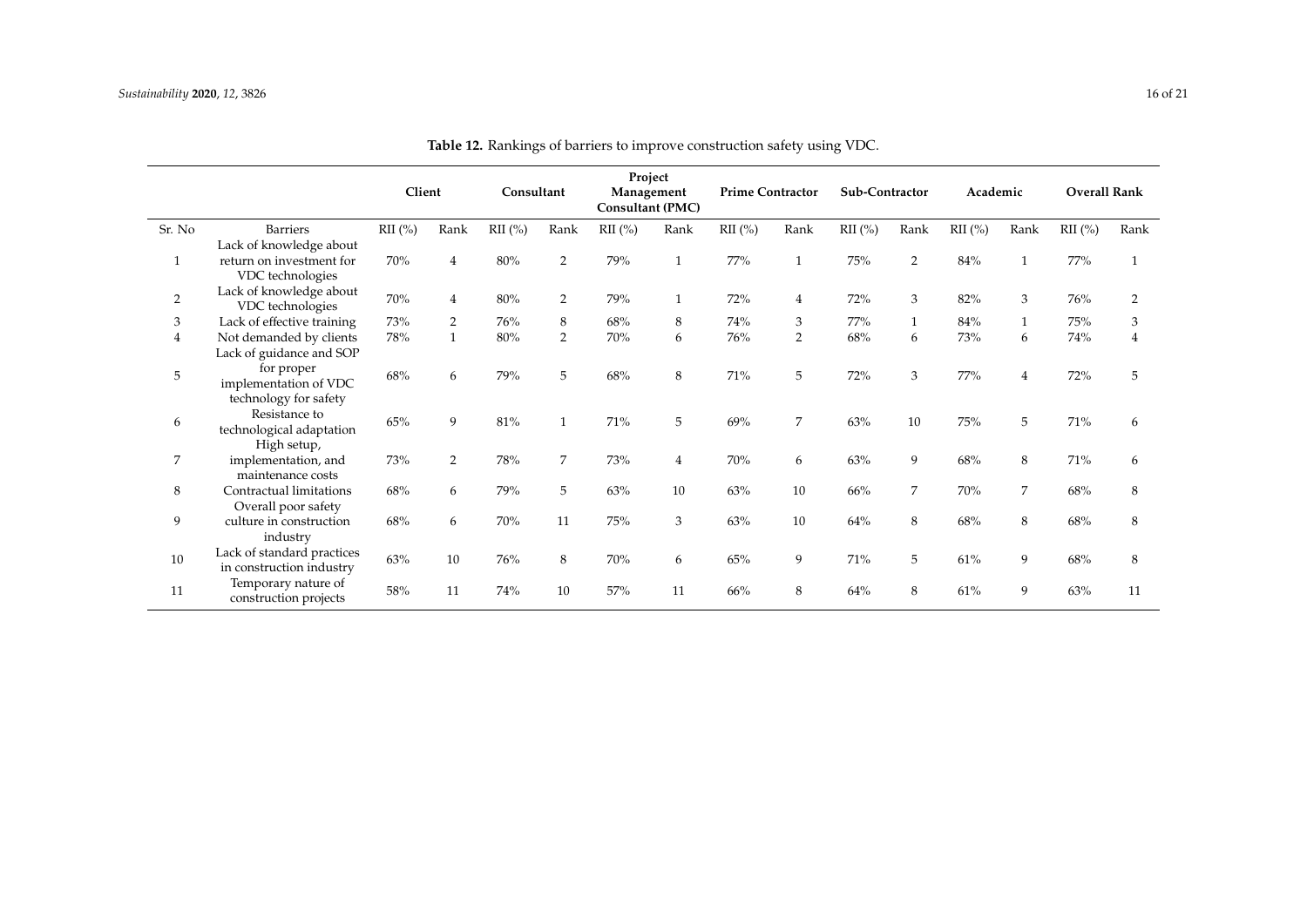Even with the acceptance of these technologies into traditional construction workflows, a major problem in construction management is "contractual limitations" (ranked eighth). Although the benefits of these novel practices might mitigate construction safety hazards, there may also be implications for the contractual bindings of the project. It can be difficult to contractually embrace new technology because all stakeholders try to refrain from legal bindings. Other similar construction management problems include "overall poor safety culture" and "lack of standard practices" in the construction industry; both shared the eighth rank, with  $RII = 68\%$ .

Although the construction industry of the GCC is well-developed and considered to be one of the most up-to-date construction industries, its safety culture is only mandated by strict restrictions set by the regulatory authorities. This safety culture could be improved if the same bodies engaged with BIM, VR, and AR tools to mitigate construction safety problems.

Finally, the "temporary nature of construction projects" (RII =  $63\%$ ) was found to be a contributing barrier that can make stakeholders refrain from investing too much in these strategies.

## **6. Conclusions**

Virtual design and construction tools and technologies have changed the dynamics of global construction. Although the construction industry is late in adopting these tools, using them has improved its various intrinsic problems, including job-site safety. A large amount of research is being conducted into VDC tools, including in the GCC region, where some of these tools are already being applied due to its well-established and advanced construction industry.

This paper evaluates the current state of the safety aspects in the GCC's construction industry and the potential for improving it using virtual design and construction (VDC) tools. Countries in the region are embracing massive vertical constructions, each bringing innovative designs and architecture. This leads to complexity in execution, which may, in turn, lead to safety lapses. Keeping this in view, strict H&S policies are being enacted throughout the region to avoid these issues as much as possible. Using VDC technology, this region can extract the maximum benefit in terms of ensuring safety. The GCC's construction industry comprises people from different cultures and of different nationalities. Being a "melting pot" for specialized workers from different regions, it can be labeled as a multilingual industry. This study revealed that safety-related information tends to be delivered in a different language from that actually spoken on-site. Similarly, there is not a single language that is spoken consistently throughout the workforce, and different languages are spoken at different hierarchical levels. These differences in language may be a reason that safety information is not delivered properly.

This paper concludes that the use of VDC tools (e.g., BIM and virtual reality) can reduce the language barriers in communicating job-site safety to such a multilingual industry, which would improve overall safety practices in the region. This paper presents the results of a questionnaire survey, which also confirms that VDC tools should be widely used to bring more clarity to traditional constructability review techniques to improve safety. For example, when asked about the aspects of construction safety that could be improved by incorporating VDC, the respondents claimed that "design of emergency and evacuation plans", "fall-hazard prevention strategies", and "safety designing and planning of temporary structures (scaffolds, stairs, and frameworks)" have the most potential for improvement if VDC technology were incorporated into traditional workflows. Similarly, when respondents were asked about the major barriers that could impede the implementation of VDC to improve construction safety, they claimed that "lack of knowledge about return on investment for VDC technologies" and "lack of knowledge about VDC" were the most significant barriers to the implementation of these tools to improve safety.

This study holistically examined construction safety, VDC, and the current market scenario in the GCC and is a steppingstone for researchers and stakeholders to understand the current conditions across all these dimensions. Some GCC countries have already enforced BIM and safety-related policies, but more work needs to be done to infuse the concept of using VDC for safety. Researchers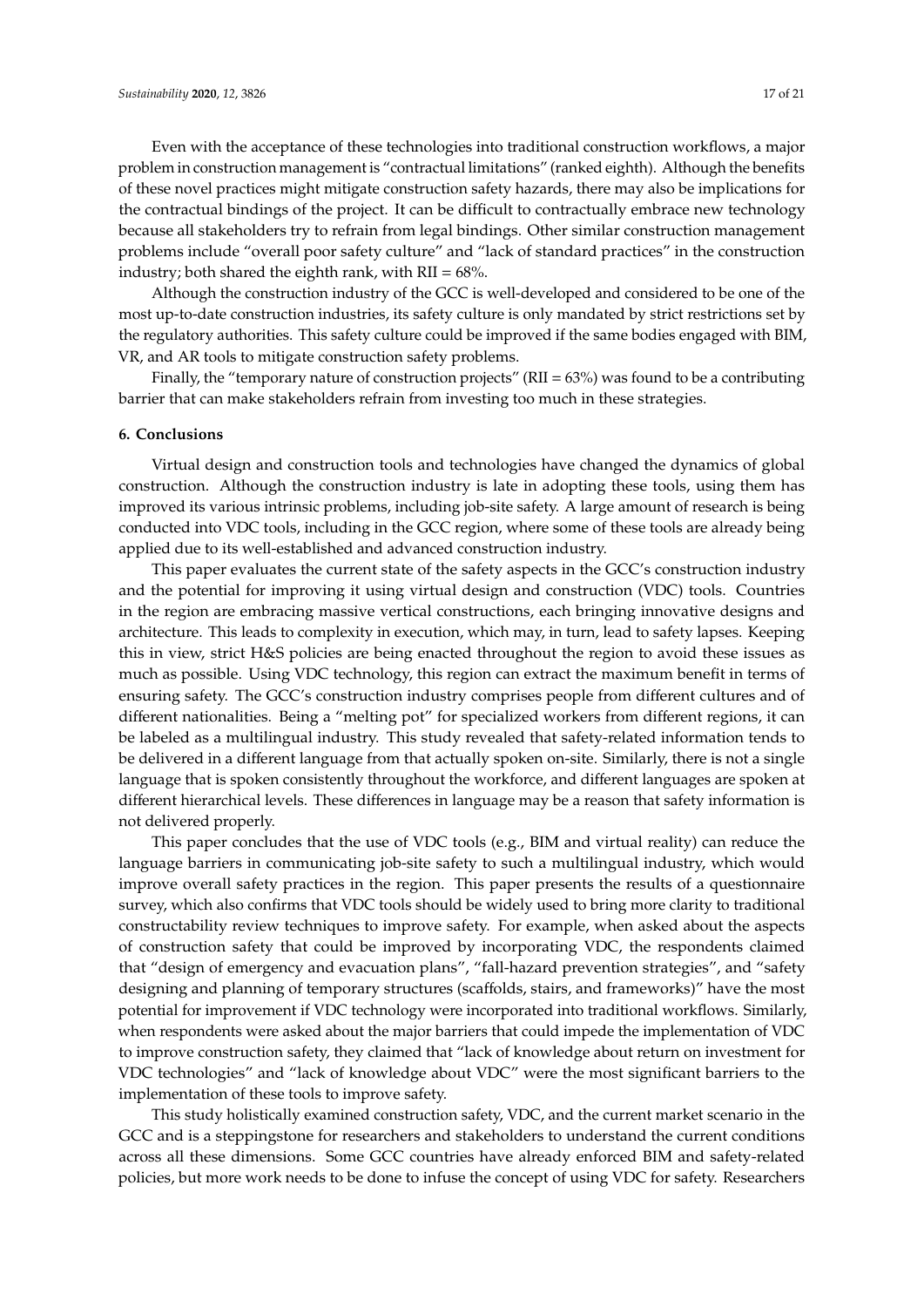need to develop tools and plugins incorporating local safety clauses to enhance safety. Steps should also be taken across all stakeholder levels to implement initiatives to improve construction safety. Industry and academia should work together to improve construction safety. Joint ventures between government municipalities, universities, and private entities can drive forward the current path of VDC to improve construction safety.

**Author Contributions:** Conceptualization, M.T.S.; data curation, M.A.; formal analysis, M.A.; investigation, M.A.; methodology, M.A.; writing—original draft, M.A.; writing—review and editing, M.T.S. All authors have read and agreed to the published version of the manuscript.

**Funding:** This research received no external funding.

**Conflicts of Interest:** The authors declare no conflict of interest.

## **References**

- <span id="page-17-0"></span>1. Zou, P.X.W.; Lun, P.; Cipolla, D.; Mohamed, S. Cloud-based safety information and communication system in infrastructure construction. *Saf. Sci.* **2017**, *98*, 50–69. [\[CrossRef\]](http://dx.doi.org/10.1016/j.ssci.2017.05.006)
- <span id="page-17-1"></span>2. Mo, Y.; Zhao, D.; Du, J.; Liu, W.; Dhara, A. Data-driven approach to scenario determination for VR-based construction safety training. *Constr. Res. Congr.* **2018**, 116–125. [\[CrossRef\]](http://dx.doi.org/10.1061/9780784481288.012)
- <span id="page-17-2"></span>3. Koehn, E.; Kothari, R.K.; Pan, C. Safety in Developing Countries: Professional and Bureaucratic Problems. *J. Constr. Eng. Manag.* **1995**, *121*, 261–265. [\[CrossRef\]](http://dx.doi.org/10.1061/(ASCE)0733-9364(1995)121:3(261))
- <span id="page-17-3"></span>4. Malekitabar, H.; Ardeshir, A.; Sebt, M.H.; Stouffs, R. Construction safety risk drivers: A BIM approach. *Saf. Sci.* **2016**, *82*, 445–455. [\[CrossRef\]](http://dx.doi.org/10.1016/j.ssci.2015.11.002)
- <span id="page-17-4"></span>5. Fischer, M.; Kunz, J. The scope and role of Information Technology in construction. *Tech. Rep.* **2004**, *156*, 1–31. [\[CrossRef\]](http://dx.doi.org/10.2208/jscej.2004.763_1)
- <span id="page-17-5"></span>6. Azhar, S. Role of visualization technologies in safety planning and management at construction jobsites. *Procedia Eng.* **2017**, *171*, 215–226. [\[CrossRef\]](http://dx.doi.org/10.1016/j.proeng.2017.01.329)
- <span id="page-17-6"></span>7. Rajendran, S.; Clarke, B. Building Information Modeling: Safety benefits and opportunities. *Prof. Saf.* **2011**, *56*, 44–51.
- <span id="page-17-7"></span>8. Staff, E. Deloitte GCC Powers of Construction 2018 Report—Has the Industry Turned the Corner? 2019. Available online: http://www.dubaichronicle.com/2019/03/06/[gcc-powers-of-construction-2018-report-has](http://www.dubaichronicle.com/2019/03/06/gcc-powers-of-construction-2018-report-has-the-industry-turned-the-corner/)[the-industry-turned-the-corner](http://www.dubaichronicle.com/2019/03/06/gcc-powers-of-construction-2018-report-has-the-industry-turned-the-corner/)/ (accessed on 1 October 2019).
- <span id="page-17-8"></span>9. GCC Construction Project Value Exceeds Dhs9.25 Trillion in June. Available online: https://[www.gulftoday.](https://www.gulftoday.ae/business/2019/07/02/gcc-construction-project-value--exceeds-dhs9-25-trillion-in-june) ae/business/2019/07/02/[gcc-construction-project-value--exceeds-dhs9-25-trillion-in-june](https://www.gulftoday.ae/business/2019/07/02/gcc-construction-project-value--exceeds-dhs9-25-trillion-in-june) (accessed on 15 October 2019).
- <span id="page-17-9"></span>10. Umar, T.; Egbu, C.; Honnurvali, M.S.; Saidani, M.; Al-Bayati, A.J. Briefing: Status of occupational safety and health in GCC construction. *Proc. Inst. Civ. Eng. Manag. Procure. Law* **2019**, *172*, 137–141. [\[CrossRef\]](http://dx.doi.org/10.1680/jmapl.18.00053)
- <span id="page-17-10"></span>11. HRW (Human Right Watch). *Qatar: Take Urgent Action to Protect Construction Workers*; Human Right Watch: New York, NY, USA, 2018; Available online: https://www.hrw.org/news/2017/09/27/[qatar-take-urgent-action](https://www.hrw.org/news/2017/09/27/qatar-take-urgent-action-protect-construction-workers)[protect-construction-workers](https://www.hrw.org/news/2017/09/27/qatar-take-urgent-action-protect-construction-workers) (accessed on 10 October 2019).
- <span id="page-17-11"></span>12. Bahrain: Over 200 Workplace Accidents, Including 12 Deaths, Documented in 2018: Business & Human Rights Resource Centre. 2018. Available online: https://[www.business-humanrights.org](https://www.business-humanrights.org/en/bahrain-over-200-workplace-accidents-including-12-deaths-documented-in-2018)/en/bahrain-over-[200-workplace-accidents-including-12-deaths-documented-in-2018](https://www.business-humanrights.org/en/bahrain-over-200-workplace-accidents-including-12-deaths-documented-in-2018) (accessed on 25 October 2019).
- <span id="page-17-12"></span>13. GOSI (General Organization for Social Insurance). Riyadh, Saudi Arabia: Open Data Library. 2018. Available online: https://www.gosi.gov.sa/GOSIOnline/[Open\\_Data\\_Library&locale](https://www.gosi.gov.sa/GOSIOnline/Open_Data_Library&locale=en_US)=en\_US (accessed on 28 October 2019).
- <span id="page-17-13"></span>14. Paulson, B. Designing to reduce construction costs. *J. Constr. Div.* **1976**, *102*, 588.
- <span id="page-17-14"></span>15. Azhar, S.; Khalfan, M.; Maqsood, T. Building information modeling (BIM): Now and beyond. *Australas. J. Constr. Econ. Build.* **2012**, *12*, 15–28.
- <span id="page-17-15"></span>16. Hayne, G.; Kumar, B.; Hare, B. The development of a framework for a design for safety BIM tool. *Comput. Civ. Build. Eng.* **2014**, 49–56. [\[CrossRef\]](http://dx.doi.org/10.1061/9780784413616.007)
- <span id="page-17-16"></span>17. Hossain, M.A.; Abbott, E.L.; Chua, D.K.; Nguyen, T.Q.; Goh, Y.M. Design-for-Safety knowledge library for BIM-integrated safety risk reviews. *Autom. Constr.* **2018**, *94*, 290–302. [\[CrossRef\]](http://dx.doi.org/10.1016/j.autcon.2018.07.010)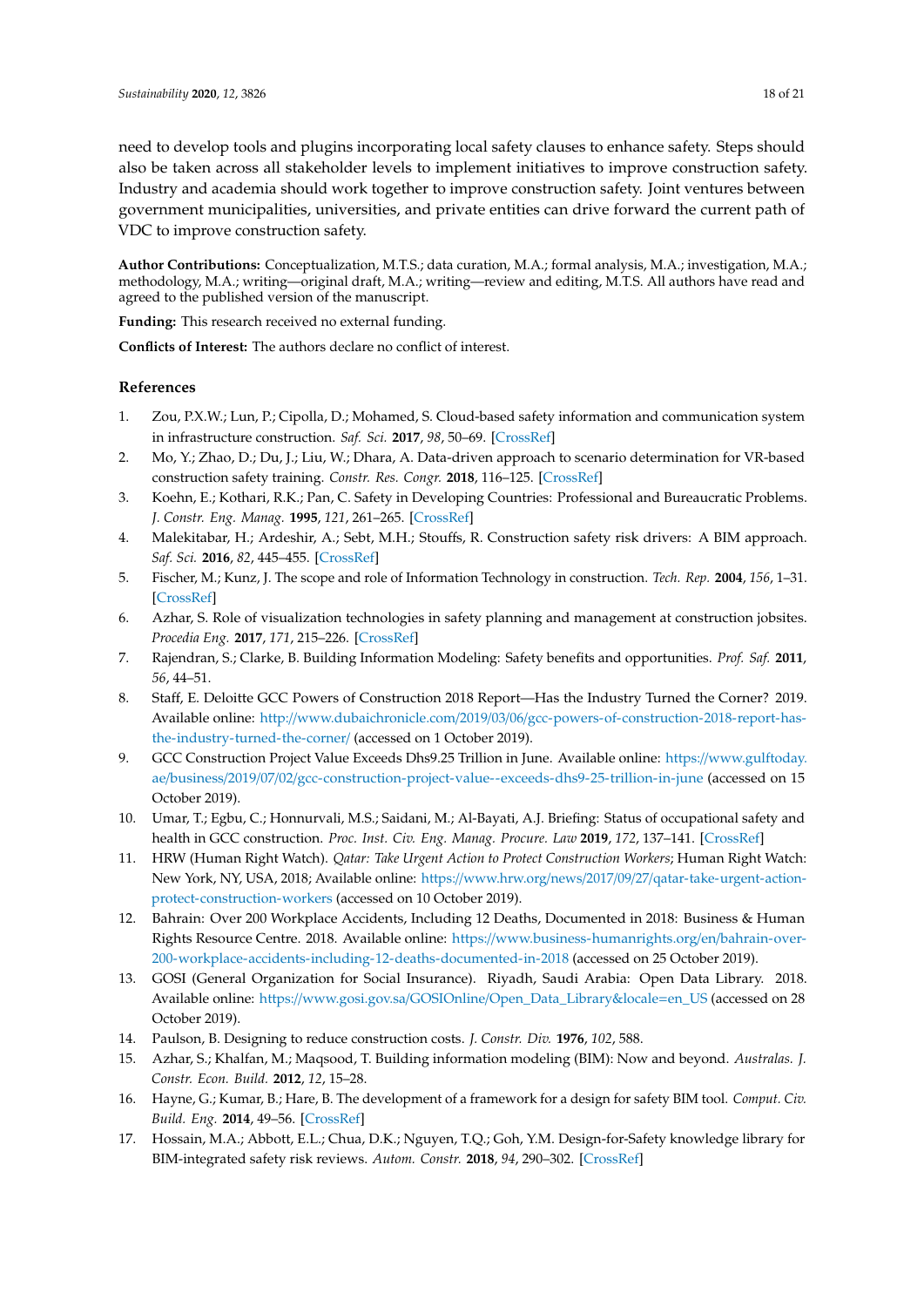- <span id="page-18-0"></span>18. Zhang, S.; Lee, J.-K.; Venugopal, M.; Teizer, J.; Eastman, C.M. A framework for automatic safety checking of building information models. *Constr. Res. Congr.* **2012**, 574–581. [\[CrossRef\]](http://dx.doi.org/10.1061/9780784412329.058)
- <span id="page-18-1"></span>19. Schwabe, K.; König, M.; Teizer, J. BIM Applications of Rule-Based Checking in Construction Site Layout Planning Tasks. In Proceedings of the 33rd international symposium on Automation and Robotics in Construction (ISARC), Auburn, AL, USA, 18–21 July 2016. [\[CrossRef\]](http://dx.doi.org/10.22260/isarc2016/0026)
- <span id="page-18-2"></span>20. Zhang, S.; Boukamp, F.; Teizer, J. Ontology-based semantic modeling of construction safety knowledge: Towards automated safety planning for job hazard analysis (JHA). *Autom. Constr.* **2015**, *52*, 29–41. [\[CrossRef\]](http://dx.doi.org/10.1016/j.autcon.2015.02.005)
- <span id="page-18-3"></span>21. Goulding, J.; Nadim, W.; Petridis, P.; Alshawi, M. Construction industry offsite production: A virtual reality interactive training environment prototype. *Adv. Eng. Inf.* **2012**, *26*, 103–116. [\[CrossRef\]](http://dx.doi.org/10.1016/j.aei.2011.09.004)
- <span id="page-18-4"></span>22. Pena, A.M.; Ragan, E.D. Contextualizing Construction Accident Reports in Virtual Environments for Safety Education. In Proceedings of the IEEE Virtual Reality (VR), Los Angeles, CA, USA, 18–22 March 2017. [\[CrossRef\]](http://dx.doi.org/10.1109/vr.2017.7892340)
- <span id="page-18-5"></span>23. Froehlich, M.; Azhar, S. Investigating Virtual Reality Headset Applications for Construction Education and Practice. In Proceedings of the 52nd ASC annual international conference, Provo, UT, USA, 13–16 April 2016; pp. 13–16.
- <span id="page-18-6"></span>24. Hilfert, T.; Teizer, J.; König, M. First person virtual reality for evaluation and learning of construction site safety. In Proceedings of the 33rd international symposium on Automation and Robotics in Construction (ISARC), Auburn, AL, USA, 18–21 July 2016. [\[CrossRef\]](http://dx.doi.org/10.22260/isarc2016/0025)
- <span id="page-18-7"></span>25. Jeelani, I.; Han, K.; Albert, A. Development of immersive personalized training environment for construction workers. *Comput. Civ. Eng.* **2017**, 407–415. [\[CrossRef\]](http://dx.doi.org/10.1061/9780784480830.050)
- <span id="page-18-8"></span>26. Sacks, R.; Whyte, J.; Swissa, D.; Raviv, G.; Zhou, W.; Shapira, A. Safety by design: Dialogues between designers and builders using virtual reality. *Constr. Manag. Econ.* **2015**, *33*, 55–72. [\[CrossRef\]](http://dx.doi.org/10.1080/01446193.2015.1029504)
- <span id="page-18-9"></span>27. Teizer, J.; Cheng, T.; Fang, Y. Location tracking and data visualization technology to advance construction ironworkers education and training in safety and productivity. *Autom. Constr.* **2013**, *35*, 53–68. [\[CrossRef\]](http://dx.doi.org/10.1016/j.autcon.2013.03.004)
- <span id="page-18-10"></span>28. Pedro, A.; Le, Q.T.; Park, C.S. Framework for integrating safety into construction methods education through interactive virtual reality. *J. Prof. Issues Eng. Educ. Pract.* **2016**, *142*, 04015011. [\[CrossRef\]](http://dx.doi.org/10.1061/(ASCE)EI.1943-5541.0000261)
- <span id="page-18-11"></span>29. Limsupreeyarat, P.; Yabuki, N.; Tongthong, T. Toward the Improvement of Safety Planning for Construction Activities Performed at High Elevation by Using Augmented Reality. In Proceedings of the International Conference on Computing in Civil and Building Engineering, Nottingham, UK, 30 June–2 July 2010; Volume 30.
- <span id="page-18-12"></span>30. Chen, A.; Golparvar-Fard, M.; Kleiner, B. SAVES: A Safety Training Augmented Virtuality Environment for Construction Hazard Recognition and Severity Identification. In Proceedings of the 13th International Conference on Construction Applications of Virtual Reality, London, UK, 30–31 October 2013; pp. 373–384.
- <span id="page-18-13"></span>31. Chen, A.; Golparvar-Fard, M.; Kleiner, B. Design and development of SAVES: A construction safety training augmented virtuality environment for hazard recognition and severity identification. *Comput. Civ. Eng.* **2013**, 841–848. [\[CrossRef\]](http://dx.doi.org/10.1061/9780784413029.105)
- <span id="page-18-14"></span>32. Park, C.-S.; Kim, H.-J. A framework for construction safety management and visualization system. *Autom. Constr.* **2013**, *33*, 95–103. [\[CrossRef\]](http://dx.doi.org/10.1016/j.autcon.2012.09.012)
- <span id="page-18-15"></span>33. Cheung, W.-F.; Lin, T.-H.; Lin, Y.-C. A Real-Time Construction Safety Monitoring System for Hazardous Gas Integrating Wireless Sensor Network and Building Information Modeling Technologies. *Sensors* **2018**, *18*, 436. [\[CrossRef\]](http://dx.doi.org/10.3390/s18020436) [\[PubMed\]](http://www.ncbi.nlm.nih.gov/pubmed/29393887)
- <span id="page-18-16"></span>34. Riaz, Z.; Parn, E.A.; Edwards, D.J.; Arslan, M.; Shen, C.; Pena-Mora, F. BIM and sensor-based data management system for construction safety monitoring. *J. Eng. Des. Technol.* **2017**, *15*, 738–753. [\[CrossRef\]](http://dx.doi.org/10.1108/JEDT-03-2017-0017)
- <span id="page-18-17"></span>35. Bennett, L.; Mahdjoubi, L. Construction Health and Safety, BIM and Cloud Technology: Proper Integration Can Drive Benefits for All Stakeholders. In Proceedings of the IEEE 5th International Conference on Cloud Computing Technology and Science, Bristol, UK, 2–5 December 2013; Volume 2013. [\[CrossRef\]](http://dx.doi.org/10.1109/cloudcom.2013.128)
- <span id="page-18-18"></span>36. Mohd, N.I.; Ali, K.N.; Bandi, S.; Ismail, F. Exploring gamification approach in hazard identification training for Malaysian construction industry. *Int. J. Built Environ. Sustain.* **2019**, *6*, 51–57. [\[CrossRef\]](http://dx.doi.org/10.11113/ijbes.v6.n1.333)
- <span id="page-18-19"></span>37. Miller, G.A.; Dawood, N.N.; Kassem, M. Building an emergent learning environment for construction health and safety by merging serious games and 4D planning. *Comput. Civ. Eng.* **2012**, 129–136. [\[CrossRef\]](http://dx.doi.org/10.1061/9780784412343.0017)
- <span id="page-18-20"></span>38. Dzeng, R.J.; Hsueh, H.H.; Chang, R.N. 3D Game-Based Training System for Hazard Identification on Construction Site. In Proceedings of the 12th International Conference on Fuzzy Systems and Knowledge Discovery (FSKD), Zhangjiajie, China, 15–17 August 2015. [\[CrossRef\]](http://dx.doi.org/10.1109/fskd.2015.7382339)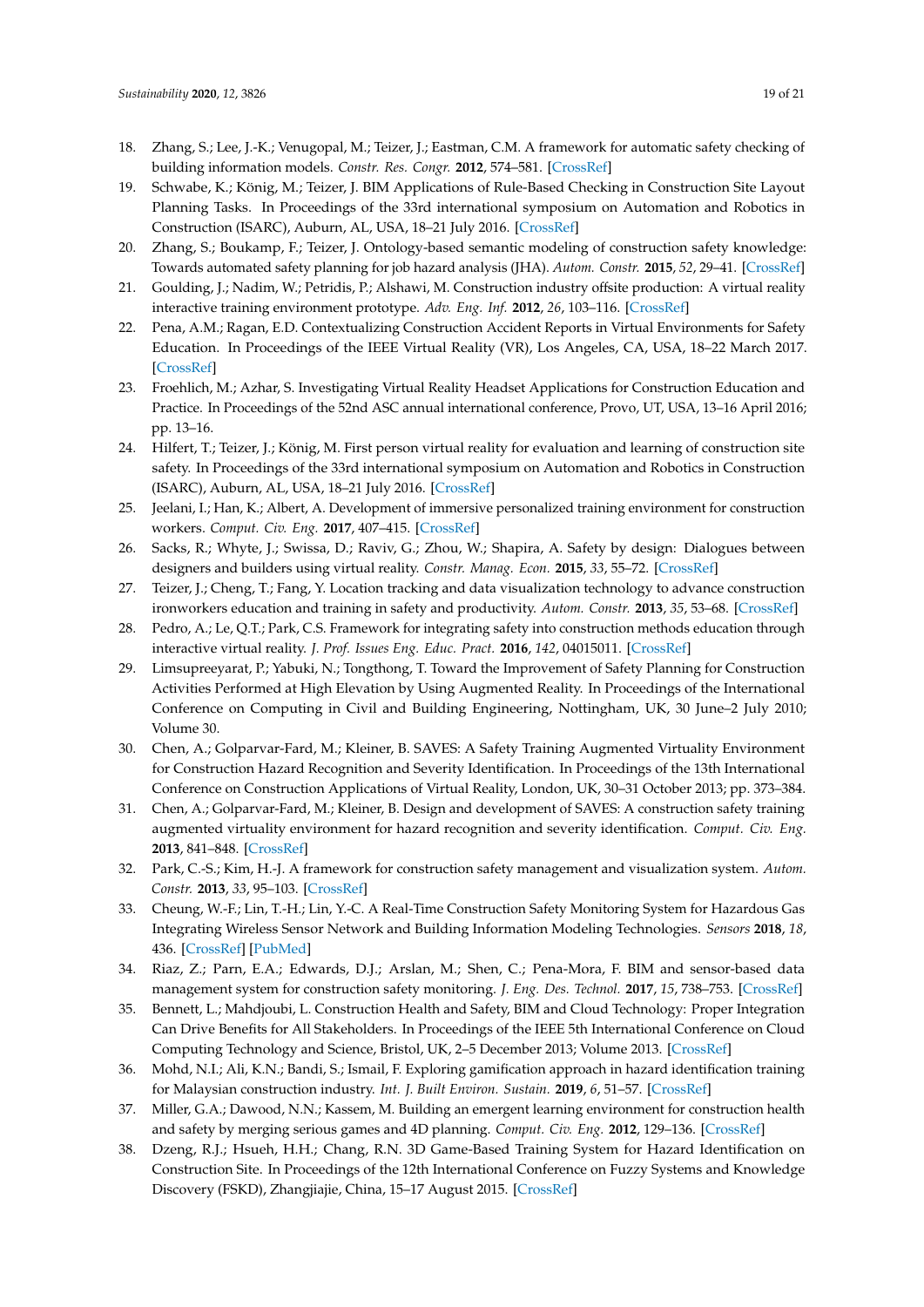- <span id="page-19-0"></span>39. Setayeshgar, S.; Hammad, A.; Vahdatikhaki, F.; Zhang, C. Real-time safety risk analysis of construction projects using BIM and RTLS. In Proceedings of the 30th international symposium on Automation and Robotics in Construction and Mining (ISARC 2013): Building therapeutic future in automation and robotics, Montreal, QC, Canada, 11–15 August 2013. [\[CrossRef\]](http://dx.doi.org/10.22260/isarc2013/0080)
- <span id="page-19-1"></span>40. Cheng, T.; Teizer, J. Real-time resource location data collection and visualization technology for construction safety and activity monitoring applications. *Autom. Constr.* **2013**, *34*, 3–15. [\[CrossRef\]](http://dx.doi.org/10.1016/j.autcon.2012.10.017)
- <span id="page-19-2"></span>41. Sattineni, A.; Azhar, S. Techniques for Tracking RFID Tags in a BIM Model. In Proceedings of the 27th International Symposium on Automation and Robotics in Construction, Bratislava, Slovakia, 25–27 June 2010. [\[CrossRef\]](http://dx.doi.org/10.22260/isarc2010/0037)
- <span id="page-19-3"></span>42. Li, B.; Du, Z.; Xie, D.; Huang, L. Research on Engineering Construction Safety Integration based on BIM and RFID. *MATEC Web Conf.* **2018**, *246*, 03035. [\[CrossRef\]](http://dx.doi.org/10.1051/matecconf/201824603035)
- <span id="page-19-4"></span>43. Costin, A.M.; Teizer, J.; Schoner, B. RFID and BIM-enabled worker location tracking to support real-time building protocol and data visualization. *J. Inf. Technol. Constr.* **2015**, *20*, 495–517.
- <span id="page-19-5"></span>44. Zhang, C.; Chen, J.; Yang, Y.; Hammad, A. Experimental Investigation of Using RFID Integrated BIM Model for Safety and Facility Management. In Proceedings of the 13th international conference on Construction Application of Virtual Reality, London, UK, 30–31 October 2013.
- <span id="page-19-6"></span>45. Hassan, M.A. Implementation of Building Information Modeling (BIM): Practices and Barriers in Construction Industry in GCC. Master's Thesis, Heriot-watt University, Edinburgh, UK, 2012.
- <span id="page-19-7"></span>46. Gerges, M.; Austin, S.; Mayouf, M.; Ahiakwo, O.; Jaeger, M.; Saad, A.; El Gohary, T. An investigation into the implementation of Building Information Modeling in the Middle East. *J. Inf. Technol. Constr.* **2017**, *22*, 1–15.
- <span id="page-19-8"></span>47. Lavrakas, P.J. *Encyclopedia of Survey Research Methods*; SAGE Publications: Newbury Park, CA, USA, 2008.
- <span id="page-19-9"></span>48. Israel, G.D. Determining Sample Size. In *Institute of Food and Agricultural Sciences (IFAS)*; University of Florida: Gainesville, FL, USA, 2013; Volume 6, pp. 1–5.
- <span id="page-19-10"></span>49. Forza, C. Survey research in operations management: A process-based perspective. *Int. J. Oper. Prod. Manag.* **2002**, *22*, 152–194. [\[CrossRef\]](http://dx.doi.org/10.1108/01443570210414310)
- <span id="page-19-11"></span>50. Wu, W.; Issa, R.R. BIM education and recruiting: Survey-based comparative analysis of issues, perceptions, and collaboration opportunities. *J. Prof. Issues Eng. Educ. Pract.* **2014**, *140*, 04013014. [\[CrossRef\]](http://dx.doi.org/10.1061/(ASCE)EI.1943-5541.0000186)
- <span id="page-19-13"></span>51. Enshassi, A.; Ayyash, A.; Choudhry, R.M. BIM for construction safety improvement in Gaza Strip: Awareness, applications and barriers. *Int. J. Constr. Manag.* **2016**, *16*, 249–265. [\[CrossRef\]](http://dx.doi.org/10.1080/15623599.2016.1167367)
- <span id="page-19-12"></span>52. Enshassi, L.; AbuHamra, S.M. Barriers to implementation of building information modelling (BIM) in the palestinian construction industry. *Int. J. Constr. Proj. Manag.* **2016**, *8*, 103.
- <span id="page-19-14"></span>53. Suermann, P.C.; Issa, R.R. Evaluating industry perceptions of building information modelling (BIM) impact on construction. *J. Inf. Technol. Constr.* **2009**, *14*, 574–594.
- <span id="page-19-15"></span>54. Fischhoff, B.; Slovic, P.; Lichtenstein, S.; Read, S.J.; Combs, B. How safe is safe enough? A psychometric study of attitudes towards technological risks and benefits. *Policy Sci.* **1978**, *9*, 127–152. [\[CrossRef\]](http://dx.doi.org/10.1007/BF00143739)
- <span id="page-19-16"></span>55. Garson, G.D. *Validity and Reliability (Statistical Associates Blue Book Series 12)*; Statistical Associates Publishers: New York, NY, USA, 2013.
- <span id="page-19-17"></span>56. Ghasemi, A.; Zahediasl, S. Normality tests for statistical analysis: A guide for non-statisticians. *Int. J. Endocrinol. Metab.* **2012**, *10*, 486–489. [\[CrossRef\]](http://dx.doi.org/10.5812/ijem.3505)
- <span id="page-19-18"></span>57. Suresh, S.; Renukappa, S.; Alghanmi, I.; Mushatat, S.; Olayinka, R. Examining the Satisfaction Level of Construction Workers Regarding Safety Management in the Kingdom of Saudi Arabia. *J. Constr. Dev. Ctries* **2017**, *22*, 97–113. [\[CrossRef\]](http://dx.doi.org/10.21315/jcdc2017.22.1.6)
- <span id="page-19-19"></span>58. Vazquez, R.F.; Stalnaker, C.K. Latino workers in the construction industry. *Prof. Saf.* **2004**, *49*, 24–28.
- <span id="page-19-20"></span>59. Al-Hammad, A.M.; Assaf, S. Assessment of work performance of maintenance contractors in Saudi Arabia. *J. Manag. Eng.* **1996**, *12*, 44–49. [\[CrossRef\]](http://dx.doi.org/10.1061/(ASCE)0742-597X(1996)12:2(44))
- <span id="page-19-21"></span>60. Ganah, A.A.; John, G.A. BIM and project planning integration for on-site safety induction. *J. Eng. Des. Technol.* **2017**, *15*, 341–354. [\[CrossRef\]](http://dx.doi.org/10.1108/JEDT-02-2016-0012)
- <span id="page-19-22"></span>61. Pereira, R.E.; Gheisari, M.; Esmaeili, B. Using panoramic augmented reality to develop a virtual safety training environment. *Constr. Res. Congr.* **2018**, 29–39. [\[CrossRef\]](http://dx.doi.org/10.1061/9780784481288.004)
- <span id="page-19-23"></span>62. Chan, C.T. Barriers of Implementing BIM in Construction Industry from the Designers' Perspective: A Hong Kong Experience. *J. Syst. Manag. Sci.* **2014**, *4*, 24–40.